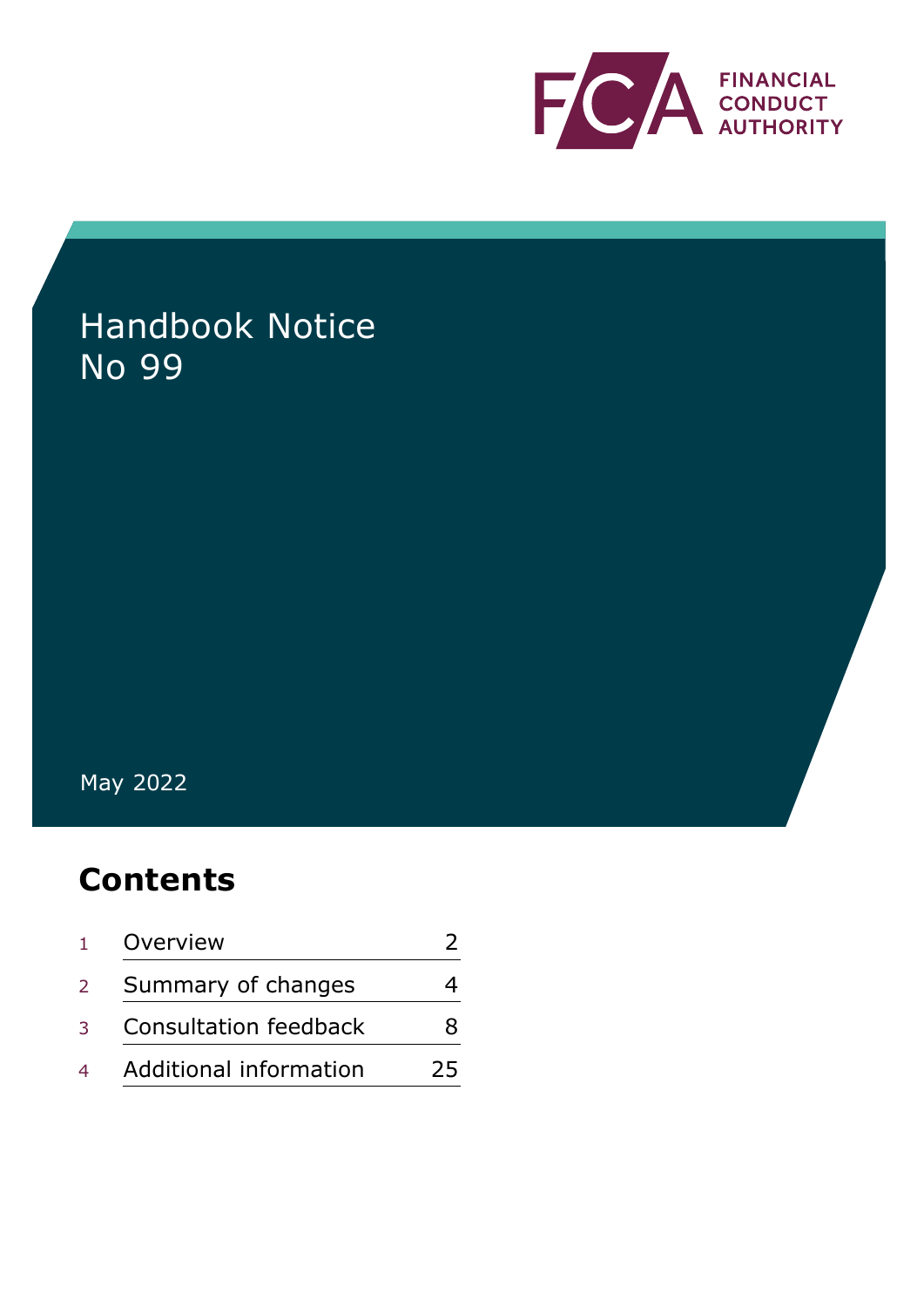## <span id="page-1-0"></span>**1 Overview**

## **Legislative changes**

1.1 On 16 May 2022, the Board of the FCA made the relevant changes to the Handbook as set out in the instrument listed below.

| <b>CP</b> | <b>Title of instrument</b>                                                           | <b>Instrument</b><br><b>No</b> | <b>Changes</b><br>effective |
|-----------|--------------------------------------------------------------------------------------|--------------------------------|-----------------------------|
| CP21/28   | Part 4A Permission (Own-Initiative<br>Variation and Cancellation) Instrument<br>2022 | FCA 2022/14                    | 19/05/2022                  |

1.2 On 26 May 2022, the Board of the FCA made the relevant changes to the Handbook as set out in the instruments listed below.

| CP                                                                                          | <b>Title of instrument</b>                                                                                              | <b>Instrument</b><br><b>No</b> | <b>Changes</b><br>effective |
|---------------------------------------------------------------------------------------------|-------------------------------------------------------------------------------------------------------------------------|--------------------------------|-----------------------------|
| CP22/4                                                                                      | Perimeter Guidance (Commodity<br>Derivatives Exemption) Instrument 2022                                                 | FCA 2022/17                    | 27/05/2022                  |
| CP22/4                                                                                      | Technical Standards (Markets in Financial<br>Instruments) (Ancillary Exemption)<br>Instrument 2022                      | FCA 2022/18                    | 27/05/2022                  |
| CP21/27                                                                                     | Listing Rules and Prospectus Regulation<br>Rules (Prospectus Guidance and<br>FCA 2022/19<br>Guidelines) Instrument 2022 |                                | 27/05/2022                  |
| CP22/4                                                                                      | Investment Firms Prudential Regime<br>(Amendment) Instrument 2022                                                       | FCA 2022/20                    | 28/05/2022                  |
| CP22/4                                                                                      | Training and Competence Sourcebook<br>(Amendment No 10) Instrument 2022                                                 | FCA 2022/21                    | 27/05/2022;<br>29/07/2022   |
| Listing Rules (Open-Ended Investment<br>Companies) (Amendment) Instrument<br>CP22/4<br>2022 |                                                                                                                         | FCA 2022/22                    | 27/05/2022                  |
| CP22/4                                                                                      | Conduct of Business Sourcebook (MiFID<br>Org Regulation Amendment) Instrument<br>2022                                   | FCA 2022/23                    | 27/05/2022                  |
| CP22/4                                                                                      | Conduct of Business Sourcebook<br>(Amendment) Instrument 2022                                                           | FCA 2022/24                    | 27/05/2022                  |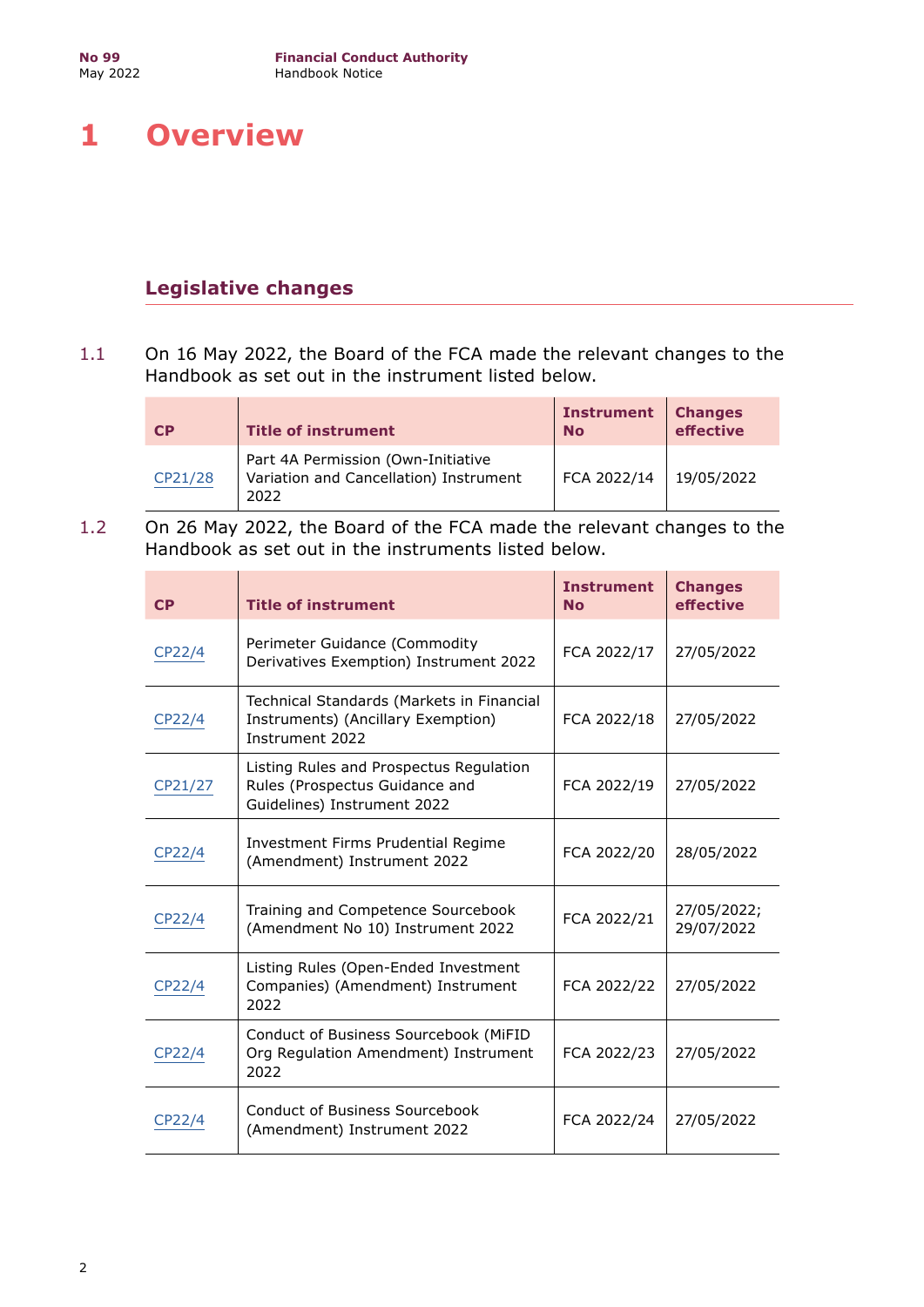## **Summary of changes**

1.3 The legislative changes referred to above are listed and briefly described in Chapter 2 of this Notice.

## **Feedback on responses to consultations**

1.4 Consultation feedback is published in Chapter 3 of this Notice or in separate Policy Statements.

## **FCA Board dates for 2022**

1.5 The table below lists forthcoming FCA board meetings. These dates are subject to change without prior notice.

| <b>FCA board meetings</b> |    |      |  |  |  |
|---------------------------|----|------|--|--|--|
| June                      | 23 | 2022 |  |  |  |
| July                      | 21 | 2022 |  |  |  |
| September                 | 29 | 2022 |  |  |  |
| October                   | 20 | 2022 |  |  |  |
| November                  | 24 | 2022 |  |  |  |
| December                  | 15 | 2022 |  |  |  |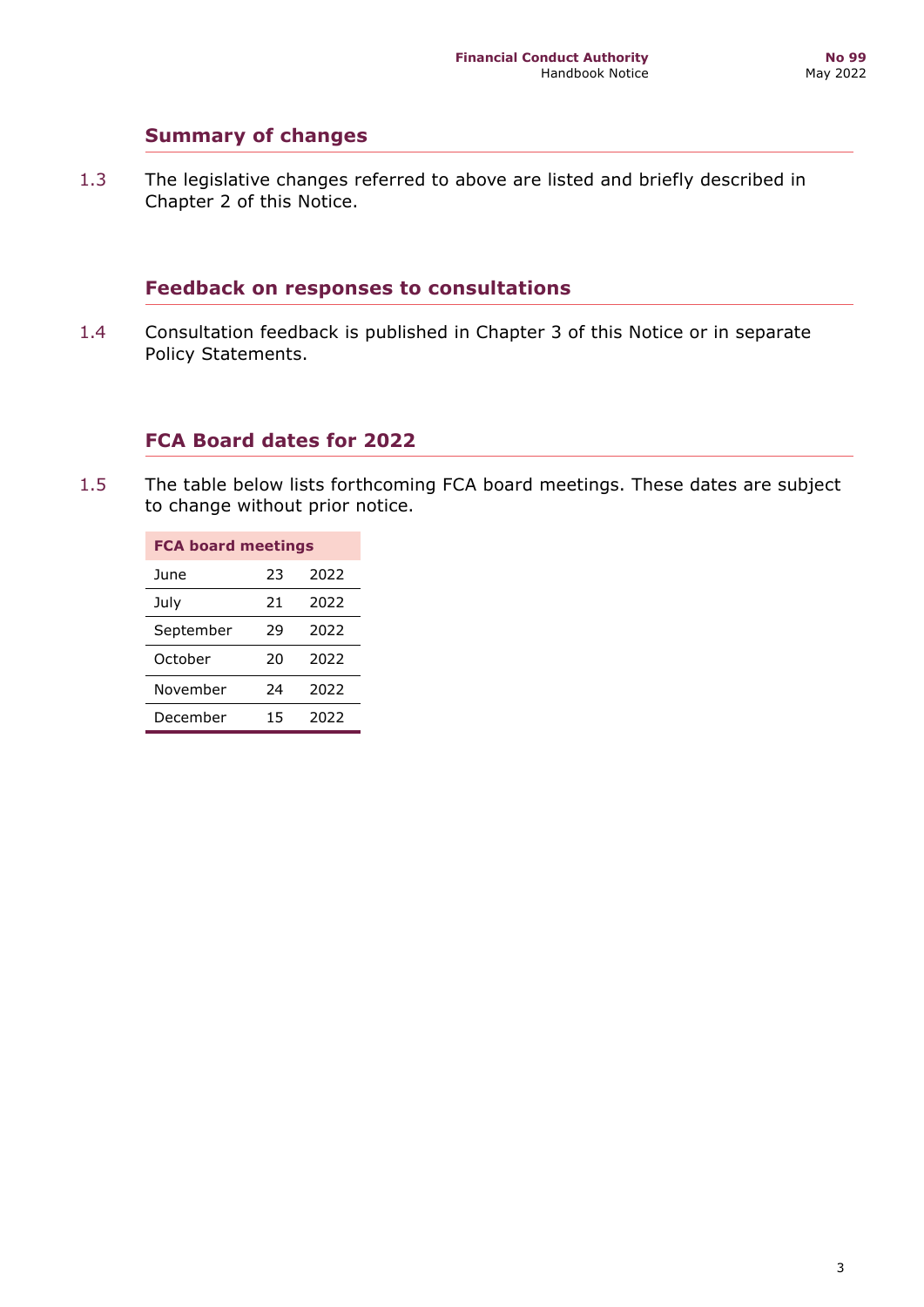## <span id="page-3-0"></span>**2 Summary of changes**

2.1 This Handbook Notice describes the changes to the FCA Handbook and other material made by the FCA Board under its legislative and other statutory powers on 16 May 2022 and 26 May 2022. Where relevant, it also refers to the development stages of that material, enabling readers to look back at developmental documents if they wish. For information on changes made by the Prudential Regulation Authority please see [https://www.bankofengland.co.uk/](https://www.bankofengland.co.uk/news/prudential-regulation) [news/prudential-regulation.](https://www.bankofengland.co.uk/news/prudential-regulation)

## *Part 4A Permission (Own-Initiative Variation and Cancellation) Instrument 2022*

2.2 The FCA Board has made changes to the Handbook sections listed below:

**Glossary SUP 6.1, 6.2, 6.3, 7.1, 7.2, 7.3 and 7.4 DISP 1.10 and 2.3 COMP 6.2**

2.3 The FCA Board has also made changes to the following areas outside of the Handbook:

## **EG 8.1, 8.2, 8.3 and 8.5**

- 2.4 In summary, this instrument sets out our new power to vary or cancel firms' permissions, without their consent, when it appears to us that they are carrying on no FCA-regulated activities within the scope of those permissions and when certain additional conditions are met. This instrument also gives guidance as to when and how we may use the power and details associated powers also granted to us by the FS Act.
- 2.5 This instrument comes into force on 19 May 2022. Feedback has been published in a separate [Policy Statement.](https://www.fca.org.uk/publication/policy/ps22-5.pdf)

## *Perimeter Guidance (Commodity Derivatives Exemption) Instrument 2022*

2.6 The FCA Board has made changes to the Handbook sections listed below:

#### **Glossary PERG 2.9 and 13.5**

2.7 In summary, this instrument makes changes to the Ancillary Activities Test in light of no available overall market data provided by European Securities and Markets Authority (ESMA).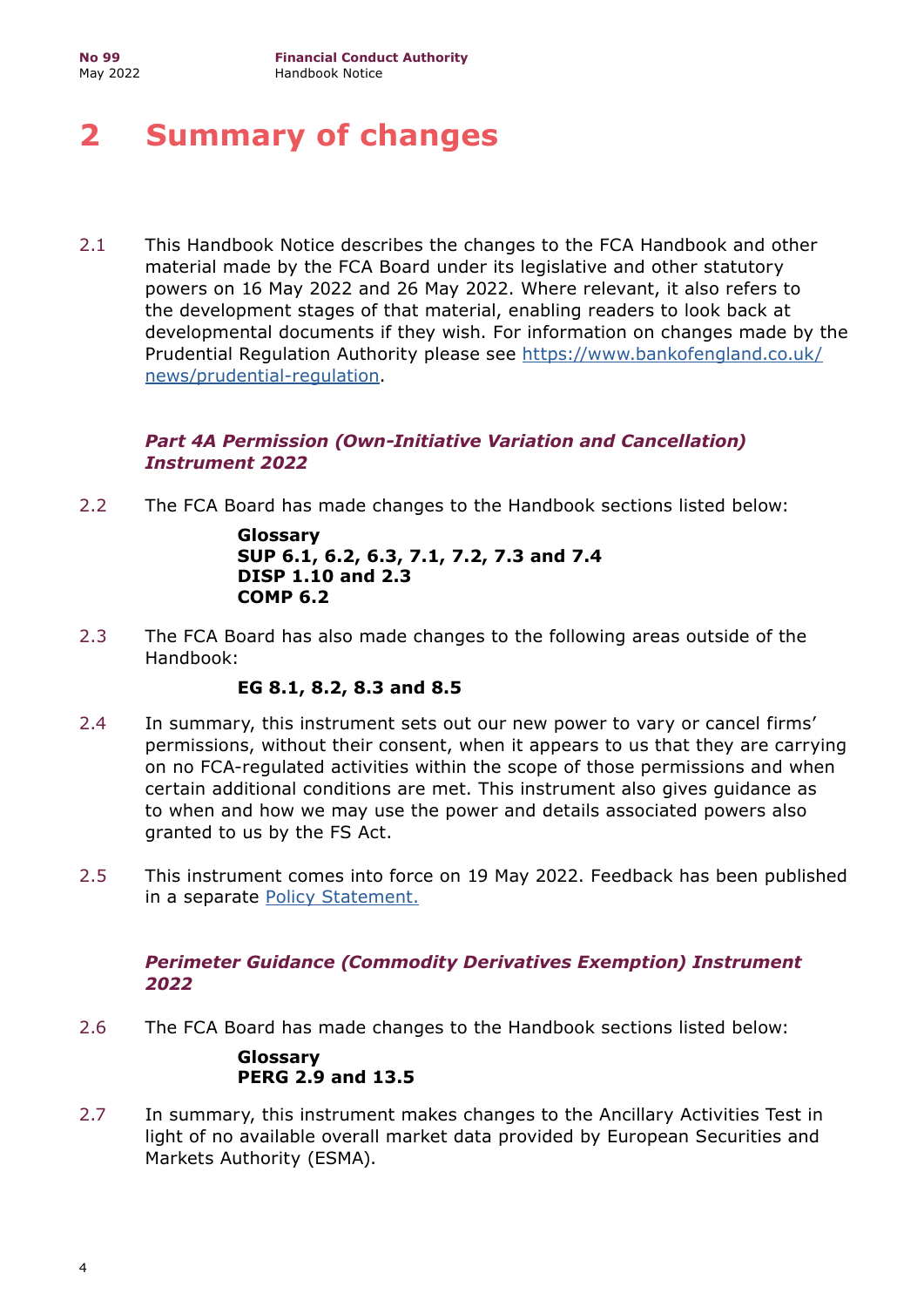2.8 This instrument comes into force on 27 May 2022. Feedback has been published in Chapter 3 of this Handbook Notice.

## *Technical Standards (Markets in Financial Instruments) (Ancillary Exemption) Instrument 2022*

2.9 Following consultation in [Consultation Paper \(CP\) 22/4](https://www.fca.org.uk/publication/consultation/cp22-4.pdf), the FCA Board has made changes to the technical standard listed below:

> **Commission Delegated Regulation (EU) 2017/592 of 1 December 2016 supplementing Directive 2014/65/EU of the European Parliament and of the Council with regard to regulatory technical standards for the criteria to establish when an activity is considered to be ancillary to the main business**

- 2.10 In summary, this instrument also makes changes to the Ancillary Activities Test in light of no available overall market data provided by ESMA.
- 2.11 This instrument comes into force on 27 May 2022. Feedback has been published in Chapter 3 of this Handbook Notice.

## *Listing Rules and Prospectus Regulation Rules (Prospectus Guidance and Guidelines) Instrument 2022*

2.12 The FCA Board has made changes to the Handbook sections listed below:

**Glossary LR 13.4, App 1.1 PRR 1.1, 2.1, 2.3, 5.4, App 1.1**

- 2.13 In summary, this instrument makes changes to the Handbook consequential to the changes to our [Knowledge Base](https://www.fca.org.uk/markets/primary-markets/knowledge-base) on which we consulted in Primary Markets Bulletin (PMB) 34 [\(PMB 34](https://www.fca.org.uk/publications/newsletters/primary-market-bulletin-34)).
- 2.14 This instrument comes into force on 27 May 2022. Feedback has been published in Chapter 3 of this Handbook Notice.

## *Investment Firms Prudential Regime (Amendment) Instrument 2022*

- 2.15 The FCA Board has made changes to the Handbook sections listed below: **MIFIDPRU 3.6 and TP 7**
- 2.16 In summary, this instrument extends the deadline for the MIFIDFRU TP 7.4R(2) (b) notifications until 29 June 2022. It also extends the scope of MIFIDPRU TP 7 to include former IFPRU investment firms and former consolidating UK CRR parent undertakings where those entities did not obtain approvals under the UK CRR before 1 January 2022.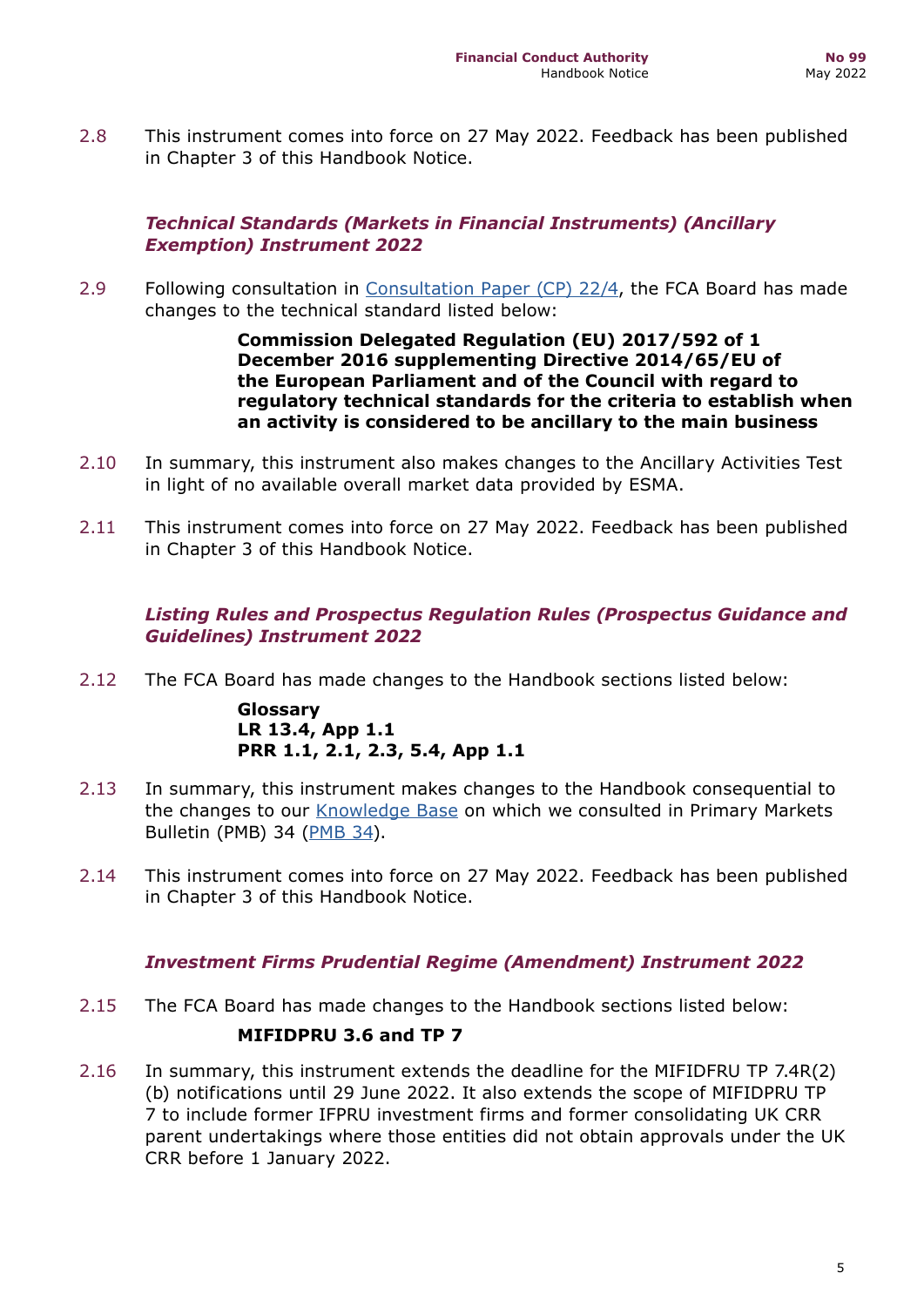- 2.17 The FCA is allowing firms and parent entities to update the terms of non-MIFIDPRU 3-compliant capital instruments issued before 1 January 2022 to make them compliant. In addition, related Handbook guidance is updated to provide further clarity on how these provisions operate.
- 2.18 This instrument comes into force on 28 May 2022. Feedback has been published in Chapter 3 of this Handbook Notice.

#### *Training and Competence Sourcebook (Amendment No 10) Instrument 2022*

2.19 The FCA Board has made changes to the Handbook section listed below:

#### **TC 2.1**

- 2.20 In summary, this instrument makes changes to the Handbook to provide firms and the relevant employees with greater flexibility so that they can choose the most appropriate and effective continuing professional development (CPD) activities. This will in turn:
	- increase the CPD options available to retail investment advisers, pension transfer specialists and persons involved in regulated funeral plan activities
	- accommodate more diverse forms of learning
	- enable a greater focus on measurable learning objectives and outcomes
- 2.21 Part 1 of this instrument comes into force on 27 May 2022. Part 2 of this instrument comes into force on 29 July 2022. Feedback has been published in Chapter 3 of this Handbook Notice.

## *Listing Rules (Open-ended Investment Companies) (Amendment) Instrument 2022*

- 2.22 The FCA Board has made changes to the Handbook section listed below: **LR 14.1**
- 2.23 In summary, this instrument makes changes to clarify our original policy position by adding a new limb to LR 14.1.1R.
- 2.24 This instrument comes into force on 27 May 2022. Feedback has been published in Chapter 3 of this Handbook Notice.

## *Conduct of Business Sourcebook (MiFID Org Regulation Amendment) Instrument 2022*

2.25 The FCA Board has made changes to the Handbook sections listed below: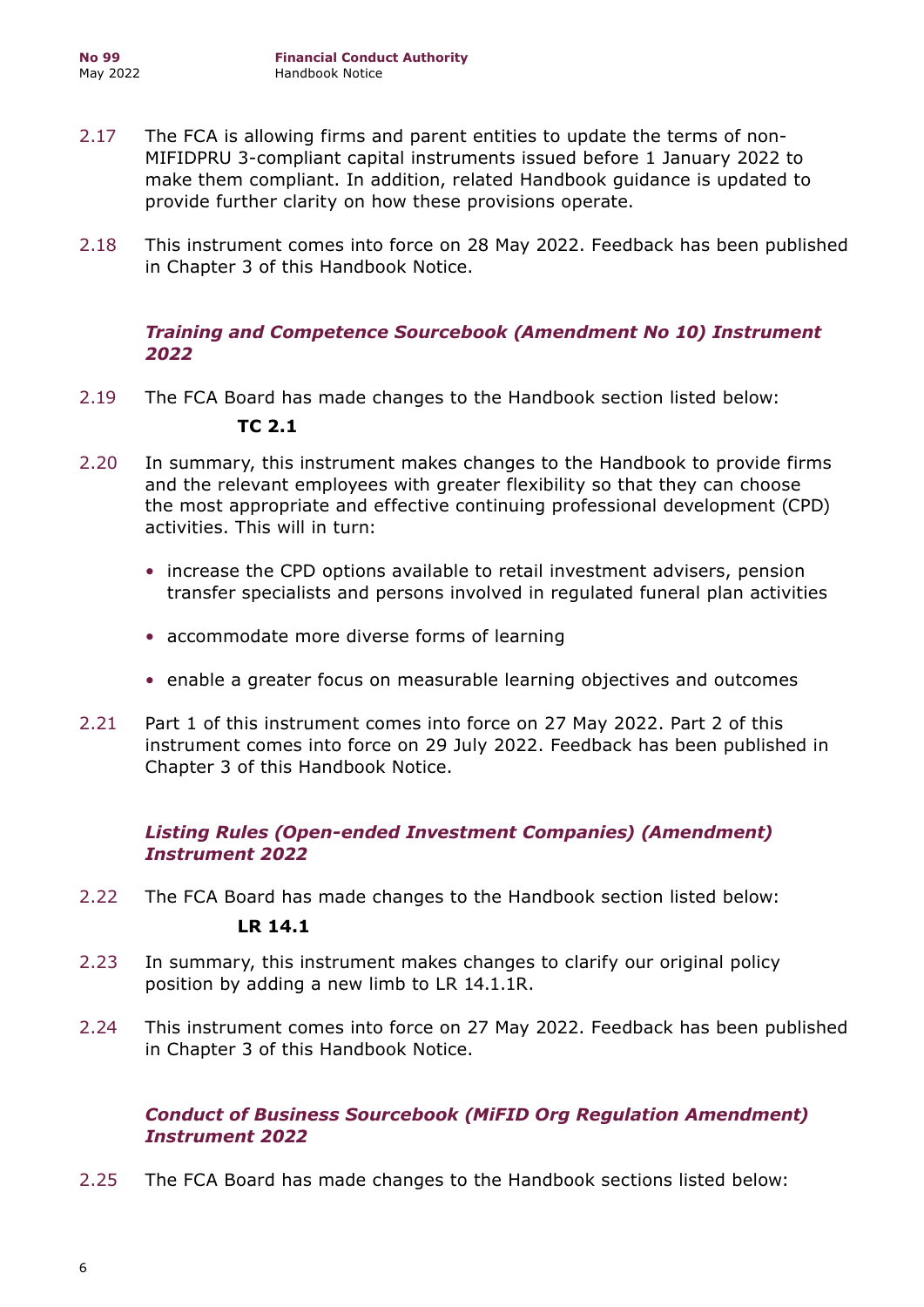#### **Glossary COBS 6.1ZA, 8A.1, 9A.2, 14.3A, 16A.3 and 16A.4**

- 2.26 In summary, these changes bring provisions in the Handbook that copy out what was previously an EU delegated regulation into line with changes made by Treasury in 2021 to the onshored version of that regulation.
- 2.27 This instrument comes into force on 27 May 2022. Feedback has been published in Chapter 3 of this Handbook Notice.

## *Conduct of Business Sourcebook (Amendment) Instrument 2022*

2.28 The FCA Board has made changes to the Handbook section listed below:

#### **COBS 18 Annex 1**

- 2.29 In summary, this instrument makes changes to the research rules for Collective Portfolio Managers in COBS Annex 1 to mirror changes already made in COBS 2.3A so they are subject to the same requirements as investment firms.
- 2.30 This instrument comes into force on 27 May 2022. Feedback has been published in Chapter 3 of this Handbook Notice.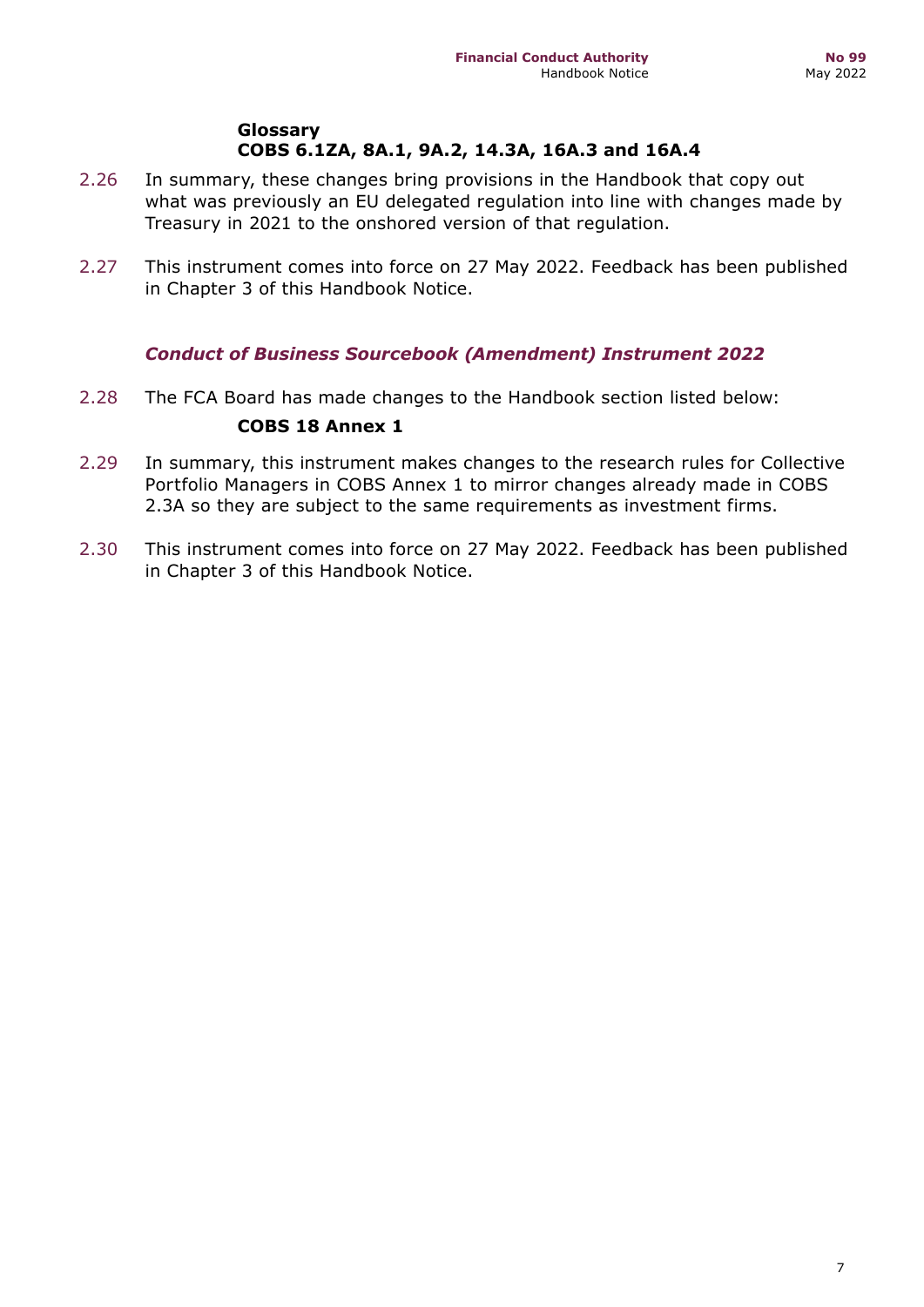## <span id="page-7-0"></span>**3 Consultation feedback**

3.1 This chapter provides feedback on consultations that will not have a separate policy statement published by the FCA.

## **CP 22/4: Perimeter Guidance (Commodity Derivatives Exemption) Instrument 2022 and Technical Standards (Markets in Financial Instruments) (Ancillary Exemption) Instrument 2022**

#### Background

- 3.2 Article 2(1)(j) of the Markets in Financial Instruments Directive (MiFID) II provides an exemption (known as the 'ancillary activities exemption') from the MiFID regime for 'persons dealing in commodity derivatives, emission allowances or derivatives thereof on own account or providing investment services to the customers or suppliers of their main business', subject to a number of conditions. This has the effect of excluding from MiFID-based authorisation and supervision commodity producers whose financial services business is ancillary to their main commodities business. These conditions include requirements that are further set out in onshored Regulatory Technical Standard (RTS) 20 and consist of:
	- a 'market share test' to ascertain whether the persons within the group are large participants relative to the size of the financial market in different classes of commodity derivatives
	- a 'main business test' to determine whether the commodity derivatives activity of those persons within the group is so large relative to the main business of the group that those activities cannot be considered to be ancillary to the main business
- 3.3 To be exempt, a person must not exceed any of the thresholds in the market share test and must have been activity judged to be ancillary under the main business test.
- 3.4 When implementing and onshoring MiFID II, the Treasury included a specific exclusion in article 72J of the Regulated Activities Order (RAO) corresponding to the exemption under article 2(1)(j) of MiFID II. This provision enables firms carrying on investment services and activities relating to commodity derivatives and emission allowances on an ancillary basis to their main business to avoid the need for FCA authorisation. One component of the annual calculations to be performed by firms for these purposes is assessing their group's business as a percentage of the overall market in various commodity derivative asset classes, including metals, coals, gas, power and agricultural products, and emission allowances.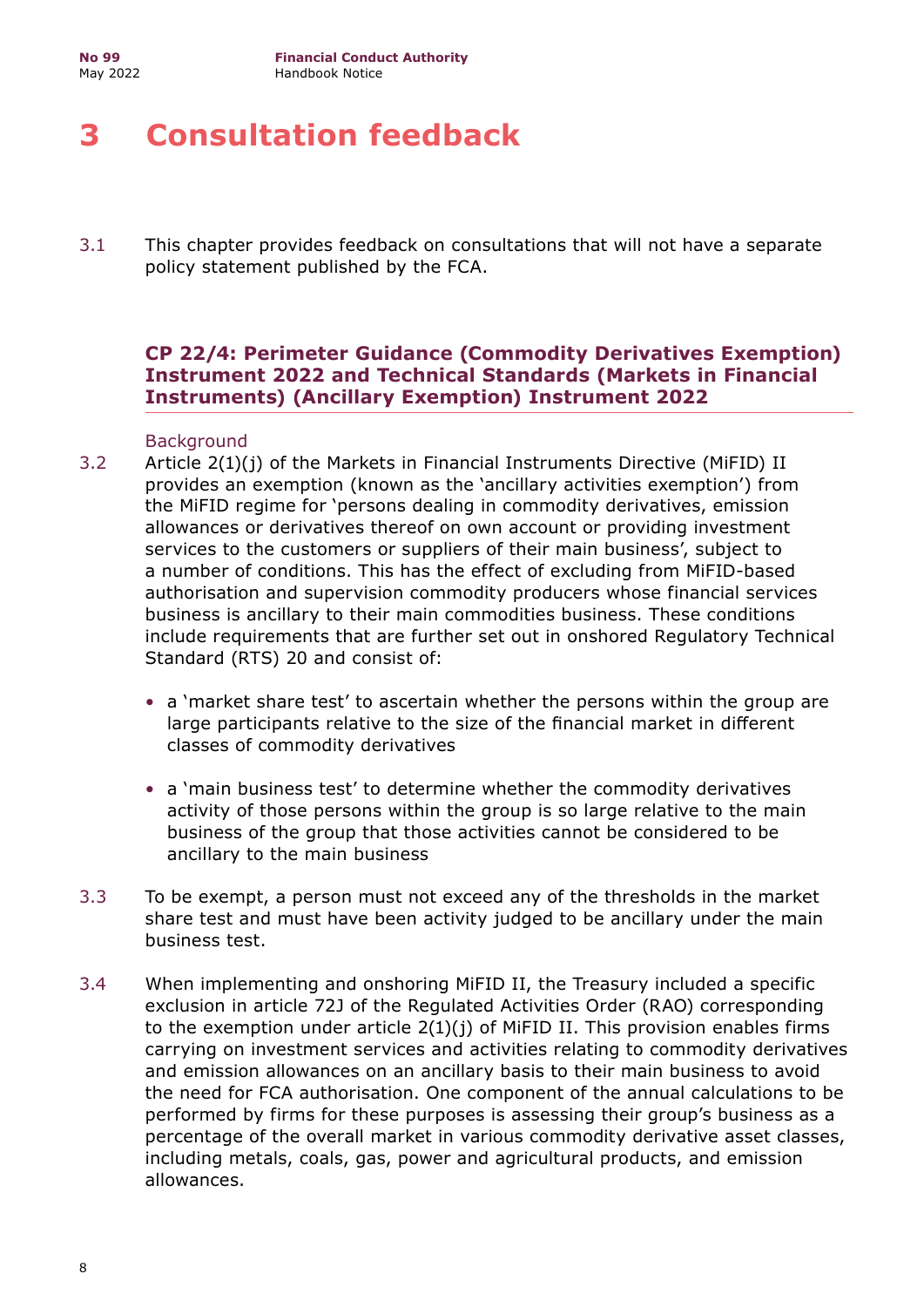- 3.5 The exclusion helps to provide legal certainty to firms while they perform their calculations. Under article 72J of the RAO, firms trading commodity derivatives are not carrying on regulated activities while they perform their annual calculations and, if necessary, while they seek authorisation as a MiFID investment firm, provided that this is done within a specified period. When carrying out their annual calculations, firms have previously been reliant on information by the European Securities and Markets Authority (ESMA) relating to overall market trading in the various asset classes against which they compare the trading of their group. The market share test is based on commodities trading activities in the European Economic Area, as if the UK were still part of the EU.
- 3.6 Following the EU's decision to amend the ancillary exemption, the annual information relating to trading in 2021 is no longer required to be published and the market share test calculations cannot be performed. We proposed to amend MiFID II RTS 20 relating to the ancillary exemption and update our perimeter guidance in chapters 2 and 13 of the Perimeter Guidance manual (PERG) accordingly. We also proposed to amend RTS 20 in order to enable firms to perform the calculations relating to the main business test in a way that enables them to rely on current derogations.

#### Summary of proposals

- 3.7 We want to ensure that there is clarity as to how the ancillary activities exemption works in the absence of data on a consolidated view of overall market activity from an official source and ensure continuity of the perimeter relating to commodity derivatives trading.
- 3.8 In order to allow for article 72J of the RAO to be fully used in the absence of a consolidated view of overall market activity in 2021 from an official source (ie, from ESMA), we proposed to make clarifications within the PERG 2 and PERG 13 Q&As to remove references that state a need to comply with both the market share test and main business test in order to benefit from the exemption.
- 3.9 Further, we proposed to clarify that for the purposes of relying on the main business test in the absence of the relevant market size data from an official source, firms may rely on the information published by an EU institution or regulator for the last 3 annual calculation periods for which that information is available. For the year 2022, for example, this will mean relying on the data available for the years 2018, 2019 and 2020.
- 3.10 These technical clarifications would enable firms to gain certainty over the status of their activity and are also reflected in the updating of chapters 2 and 13 of our Perimeter Guidance.

#### Feedback

- 3.11 We received one substantive comment from 2 respondents.
- 3.12 They overwhelmingly supported our proposals but flagged a discrepancy between the numerator and denominator in the calculation periods used for the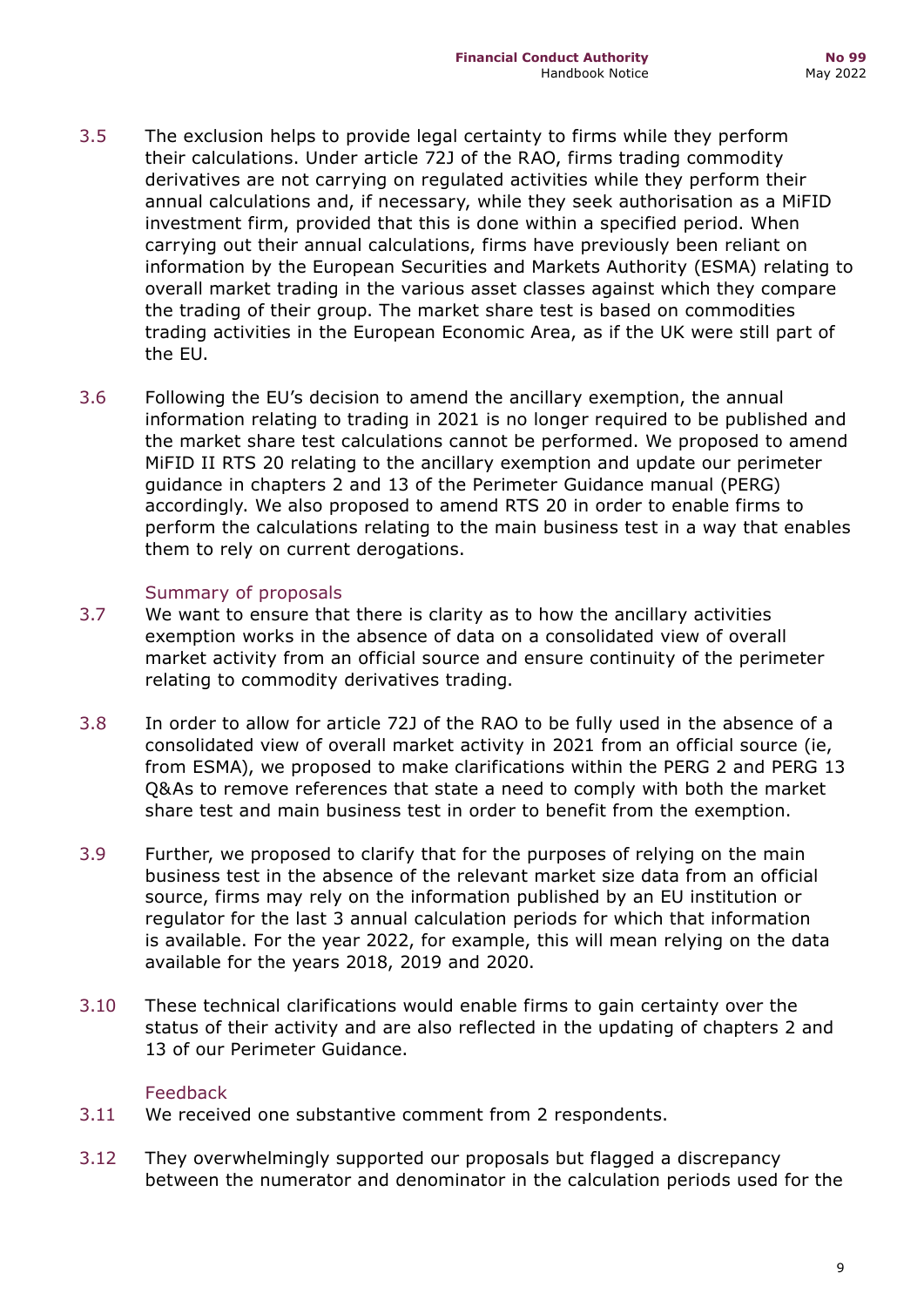purposes of relying on the main business test in the absence of the relevant market size data from an official source.

3.13 While we said that firms should rely on the available ESMA data from the years 2018, 2019, and 2020 as the market data used in the denominator, it was flagged that Article 4 of RTS 20 would still require them to use the latest available firm data in the numerator. This would thereby create a discrepancy in the time periods used and may lead to unrepresentative results.

#### Our response

- 3.14 We are amending RTS 20 to correct this discrepancy and align the time periods to the available data.
- 3.15 In order to provide maximum flexibility for those entities seeking to rely on the exemption, we will enable them to use as a numerator average daily trading figures for either:
	- 2019, 2020 and 2021
	- the corresponding figures relating to 2018, 2019 and 2020
- 3.16 As such, a firm that relies on figures relating to 2018, 2019 and 2020 as their numerator should be able to continue to rely on the ancillary exemption next year, provided it meets the other conditions of the exemption as set out in PERG 13 Q44.

#### Cost benefit analysis

3.17 We believe that there will be no increase in costs or that the increase will be of minimal significance. We do not believe there will be an increase in costs, as our changes seek to clarify a situation which could otherwise lead to firms seeking to be authorised because of ambiguity in the application of the ancillary activities test, which would entail potentially unnecessary costs to firms. No cost benefit analysis is required in relation to the perimeter guidance.

#### Equality and diversity statement

3.18 We continue to consider that the rules we have made will not have a negative impact on any of the groups with protected characteristics under the Equality Act 2010 and no concerns were raised during consultation.

## **CP21/27: Listing Rules and Prospectus Regulation Rules (Prospectus Guidance and Guidelines) Instrument 2022**

**Background** 

3.19 In [PMB 34,](https://www.fca.org.uk/publications/newsletters/primary-market-bulletin-34) published in June 2021, and its associated [Guidance Consultation](https://www.fca.org.uk/publications/guidance-consultations/gc21-1-primary-market-bulletin-no-34)  [\(GC\) 21/1,](https://www.fca.org.uk/publications/guidance-consultations/gc21-1-primary-market-bulletin-no-34) we consulted on changes to our [Knowledge Base](https://www.fca.org.uk/markets/primary-markets/knowledge-base) in relation to the prospectus regime. It set out our intention to: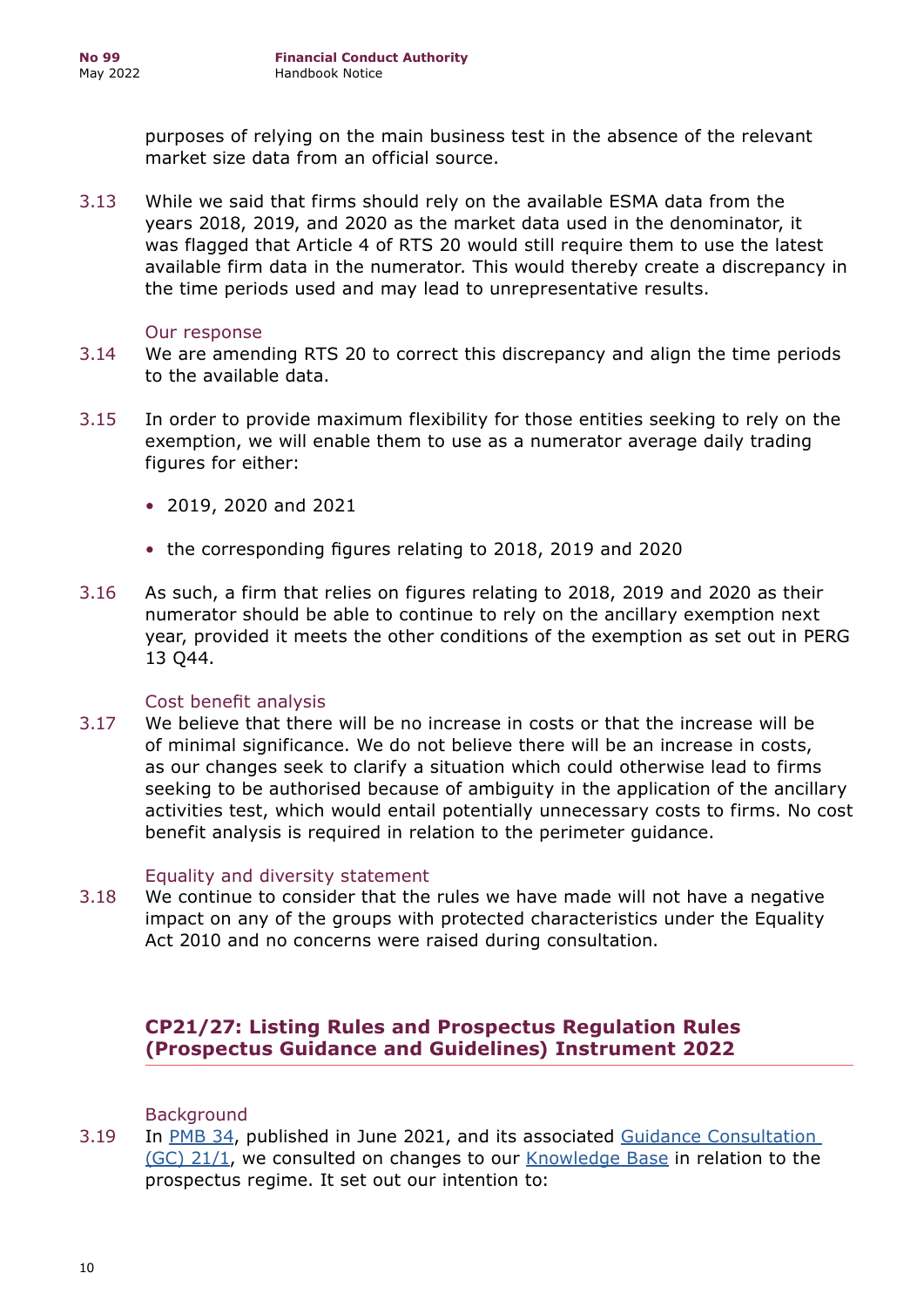- adapt, as FCA guidance, the European Securities and Market Authority (ESMA) [Guidelines on disclosure requirements under the Prospectus](https://www.esma.europa.eu/sites/default/files/library/esma32-382-1138_guidelines_on_disclosure_requirements_under_the_prospectus_regulation.pdf)  [Regulation](https://www.esma.europa.eu/sites/default/files/library/esma32-382-1138_guidelines_on_disclosure_requirements_under_the_prospectus_regulation.pdf)
- augment those guidelines with the measures on specialist issuers in the ESMA update of the Committee of European Securities Regulators (CESR Recommendations) in our Handbook in our [Level 3 Materials](https://www.handbook.fca.org.uk/document/l3g)
- incorporate into technical notes (TNs) certain explanations from the Questions and Answers, Prospectuses (PD Q&As) in our Handbook in our Level 3 Materials
- 3.20 It also explained our intention to consult in our September 2021 Quarterly Consultation Paper [\(CP 21/27\)](https://www.fca.org.uk/publication/consultation/cp21-27.pdf) on:
	- removing the CESR Recommendations and the PD Q&As from the Level 3 Materials our Handbook
	- making consequential amendments to the Prospectus Regulation Rules (PRR) sourcebook
- 3.21 [PMB 40](https://www.fca.org.uk/publications/newsletters/primary-market-bulletin-40) sets out our feedback on the matters on which we consulted in PMB 34 and explains that we have made changes to the Knowledge Base following that consultation. The changes made to the Knowledge Base were broadly as consulted on.

#### Summary of proposals

- 3.22 In Chapter 6 of CP21/27, we proposed (subject to the outcome of the PMB 34 consultation) to:
	- remove 2 documents from the Handbook Level 3 Materials
	- make consequential amendments to the PRR to assimilate changes that PMB 34 proposed making to our TNs
	- make consequential changes to the Listing Rules (LR) sourcebook

#### *Handbook*

- 3.23 Our Handbook Level 3 Materials include PDFs of the CESR Recommendations and the PD Q&As. We proposed, in CP21/27, removing those 2 documents from our Handbook because they would no longer apply as a consequence of the proposals in PMB 34. More specifically:
	- the CESR Recommendations would no longer apply once changes to our Technical Notes are completed, including to the [Guidelines on disclosure](https://www.fca.org.uk/publication/primary-market/tn-619-1.pdf)  [requirements under the Prospectus Regulation and Guidance on specialist](https://www.fca.org.uk/publication/primary-market/tn-619-1.pdf)  [issuers](https://www.fca.org.uk/publication/primary-market/tn-619-1.pdf) (Primary Market / TN 619.1), which adapt the ESMA [Guidelines on](https://www.esma.europa.eu/sites/default/files/library/esma32-382-1138_guidelines_on_disclosure_requirements_under_the_prospectus_regulation.pdf)  [disclosure requirements under the Prospectus Regulation](https://www.esma.europa.eu/sites/default/files/library/esma32-382-1138_guidelines_on_disclosure_requirements_under_the_prospectus_regulation.pdf) into FCA guidance,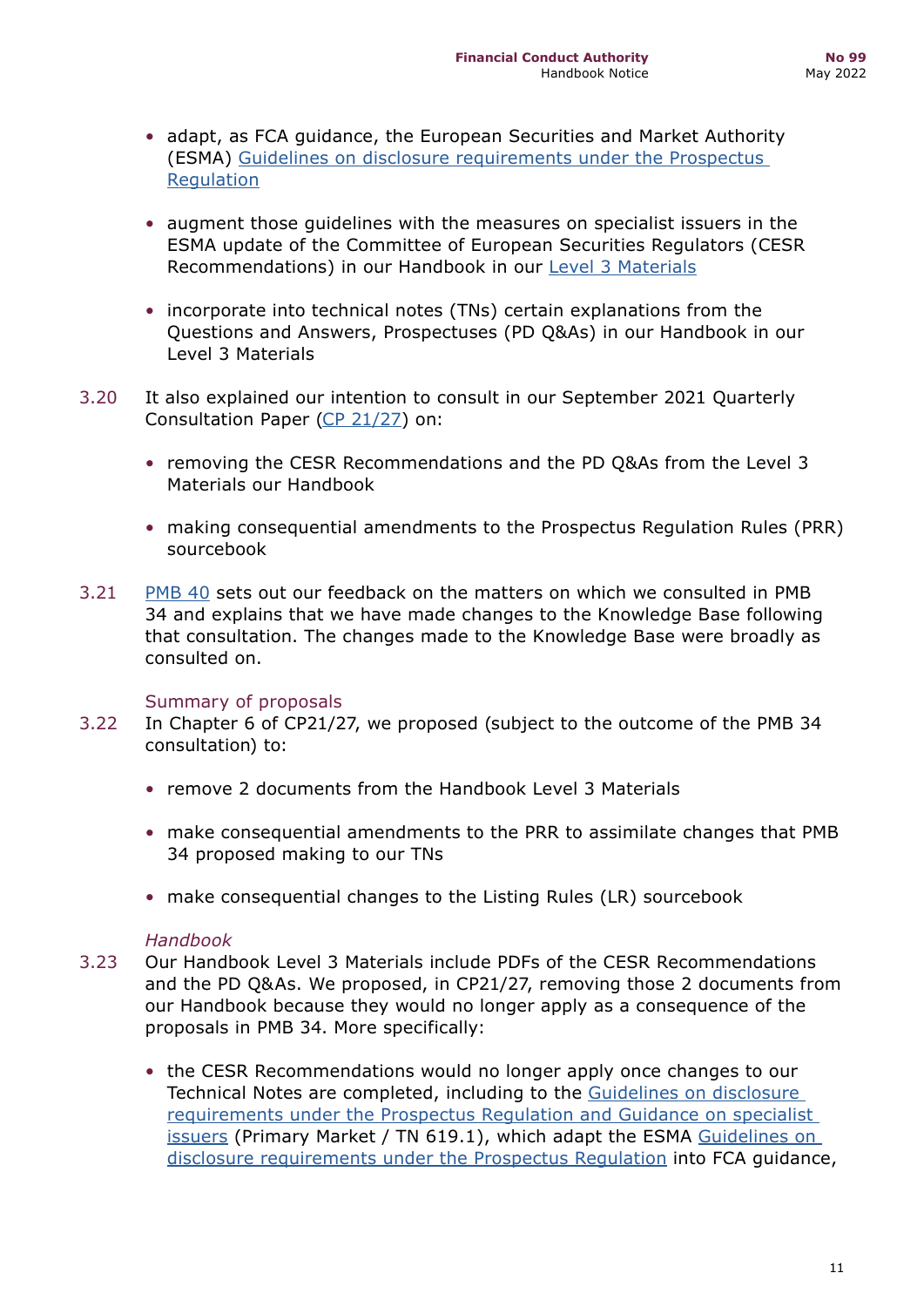replacing most of the CESR Recommendations while carrying forward material on specialist issuers that is addressed separately to the ESMA Guidelines

• the PD Q&As would no longer apply when the changes to the procedural note and TNs proposed in PMB 34, and as set out in its associated GC21/1, are completed as these will then incorporate the Q&As

## *PRR consequential amendments*

- 3.24 PRR 1.1.5G lists a number of documents which we consider relevant to the prospectus regime. Prompted by the changes in PMB 34, and in order to better assist the reader, we consulted on amending that list to:
	- remove reference to the CESR Recommendations and the PD Q&As because we are removing those 2 documents from the Handbook, as explained above
	- remove ESMA Prospectus Opinions which relate to the Prospectus Directive regime, which was repealed and replaced by the Prospectus Regulation in July 2019 and thus no longer apply
	- add in the Guidelines on disclosure requirements under the Prospectus Regulation and Guidance on specialist issuers (Primary Market / TN 619.1)
	- include the Guidelines on Alternative Performance Measures, moving it from being a note in PRR 1.1.5G
	- include the Q&As on Guidelines on Alternative Performance Measures because it was already one of the PR documents in our Handbook Level 3 Materials
	- add in the Guidelines on Risk Factors which was already the subject of a note at the end of PRR 2.2.3UK
	- include uniform resource locators (URLs) from documents stored in:
		- the Handbook's [Technical Standards](https://www.handbook.fca.org.uk/techstandards/PD/2019/reg_2019_979_oj/?view=chapter)
		- the Handbook's Level 3 materials
		- our Knowledge Base
	- add a note to PRR 1.1.5G on the prospectus regime guidance in the Knowledge Base
- 3.25 Changes were also proposed to PRR 1.1.7G, PRR 5.4.5G and PRR App 1.1 (Relevant definitions) in order to update them for these changes.

#### *LR consequential amendments*

3.26 We proposed 4 changes to align the LR with the changes proposed in the PMB 34: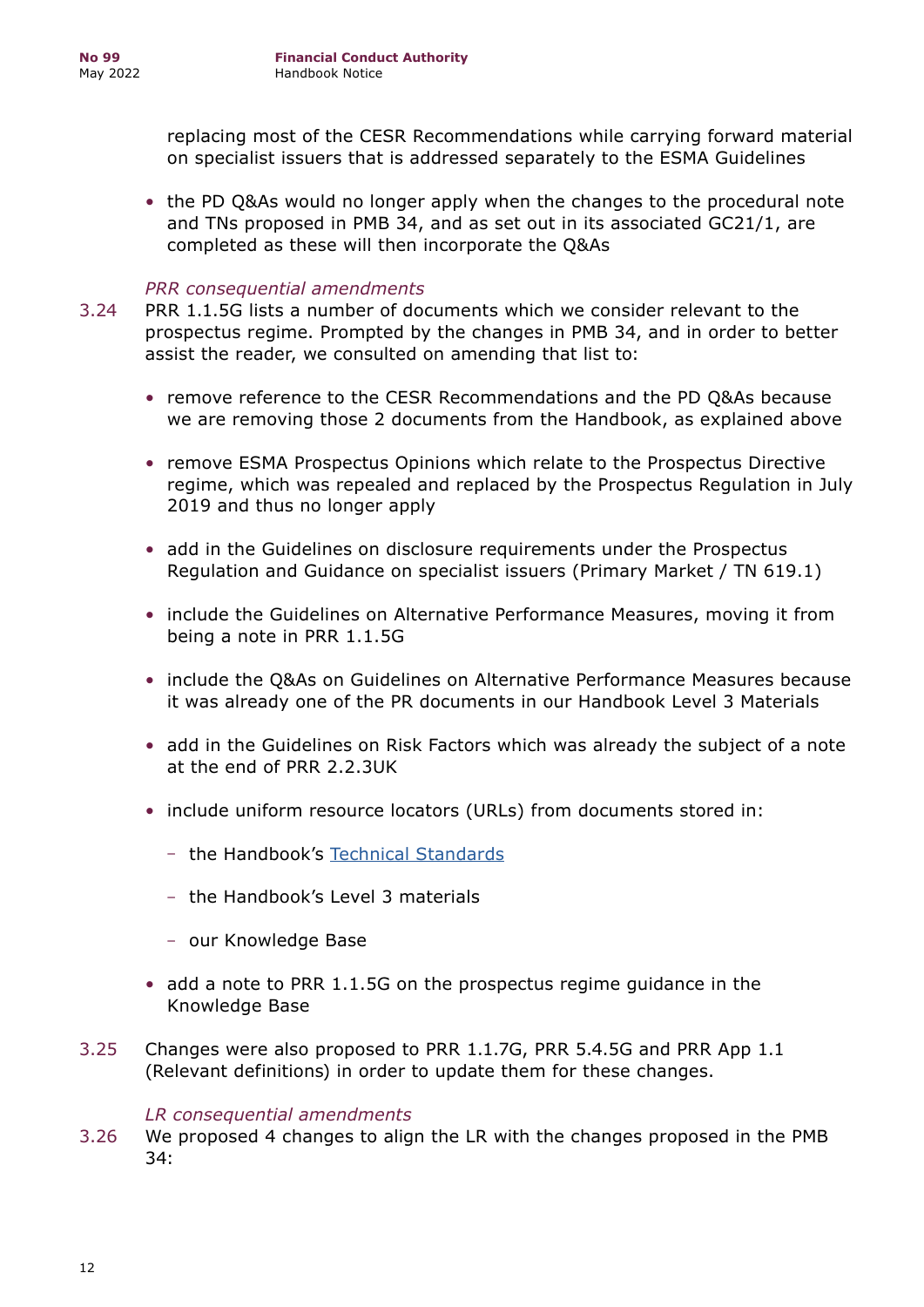- deleting the definition 'ESMA Prospectus Recommendations', which is the LR's term for the CESR Recommendations and which would no longer apply under the PMB 34 proposals
- inserting a definition for the Guidelines on disclosure requirements under the Prospectus Regulation and Guidance on specialist issuers (Primary Market TN 619.1)
- amending the definition of 'mineral expert's report' to replace 'ESMA Prospectus Recommendations' with a reference to the appropriate part of the Guidelines on disclosure requirements under the Prospectus Regulation and Guidance on specialist issuers (Primary Market / TN 619.1)
- updating LR 13.4.8R (on the acquisition of a scientific research-based company or related assets) to replace its reference to 'ESMA Prospectus Recommendations' with a reference to the appropriate part of the Guidelines on disclosure requirements under the Prospectus Regulation and Guidance on specialist issuers (Primary Market / TN 619.1)

#### Feedback

- 3.27 Two respondents replied to our proposals in CP21/27. Both responses referred us to comments the respondent had made in response to our consultation in PMB 34.
- 3.28 One response was that the FCA should not amend any of its materials so as to remove reference to the CESR Recommendations unless the contents of paragraphs 173 to 176 of the CESR Recommendations are replicated elsewhere. Paragraphs 173 to 176 of the CESR Recommendations concern the information to be disclosed for the exemptions from the requirement to publish a prospectus for:
	- dividends paid in the form of shares
	- employee share issues
- 3.29 The other response concerned:
	- a suggestion to amend paragraph 151A of the Guidelines to clarify that an issuer might publish a supplementary prospectus with a new working capital statement if the minimum net proceeds are not raised
	- the fact that TN 619.1 (Guidelines on disclosure requirements under the Prospectus Regulation and Guidance on specialist issuers) need not replicate the reference in Annex 29(c) of the Prospectus RTS Regulation to 'investment companies' because there is no such guidance
- 3.30 The 2 respondents were otherwise in agreement with, or had no other objection to, our proposals.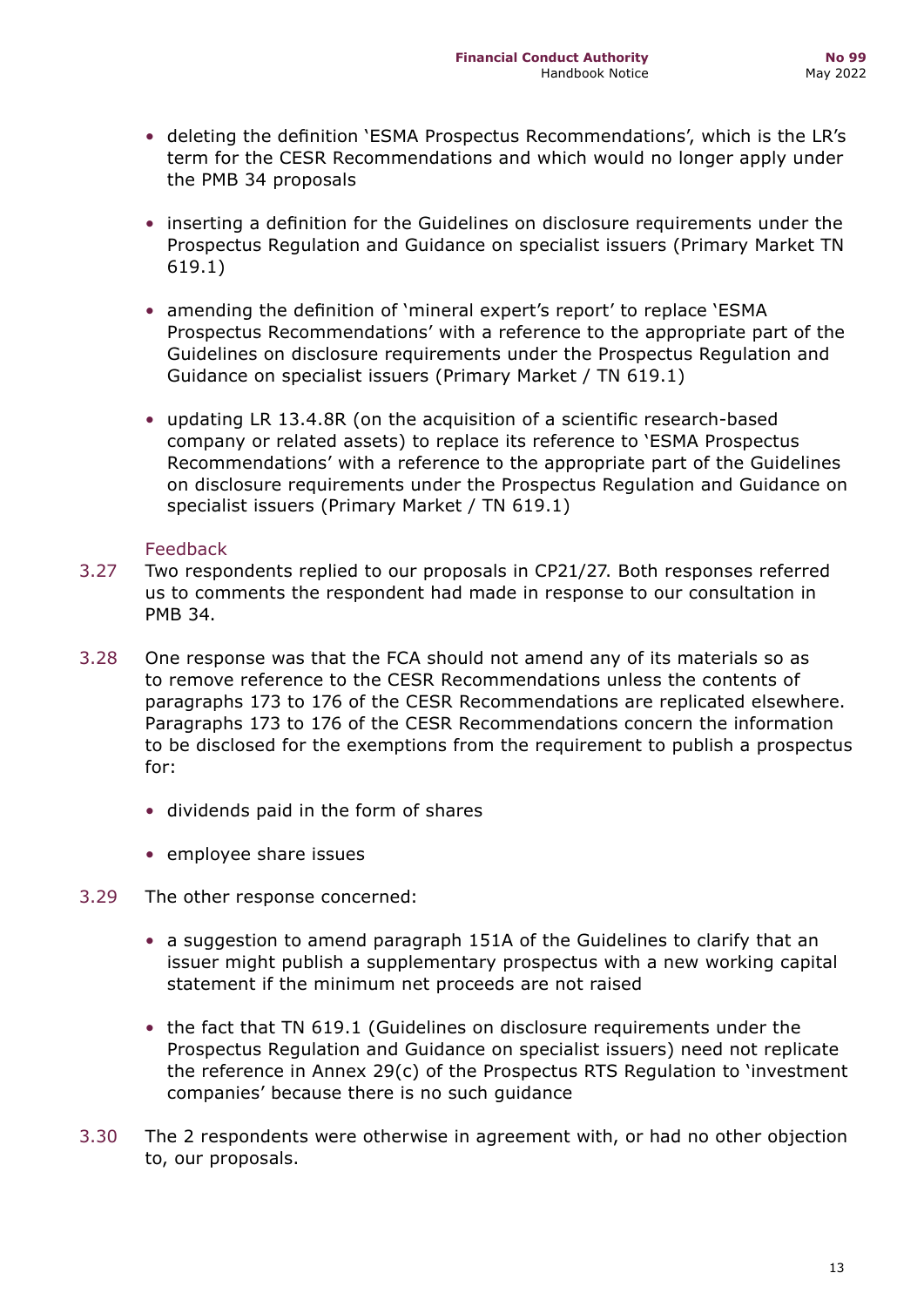#### Our response

- 3.31 The respondents' points concerning PMB 34 have both been addressed in PMB 40 and its final guidance. It has not been necessary to amend our proposals in Chapter 6 of CP21/27 in order to fully address those points. We are therefore making our Handbook changes as consulted on in Chapter 6 of CP21/27.
- 3.32 PMB 40 and its final guidance have addressed the respondents' points as follows:
	- We have transposed paragraphs 173 to 176 of the CESR Recommendations into TN 602.3, Exemptions from the requirement to produce a prospectus.
	- We have not amended paragraph 151A of the Guidelines as we state in PMB 40 that the obligation to publish a supplementary prospectus under Article 23 of the Prospectus Regulation is not impeded by the guidance in the FCA Guidelines.
	- We have removed the reference to investment companies as specialist issuers in TN 619.1.
- 3.33 Transposing paragraphs 173 to 176 of the CESR Recommendations means that we can remove that document from the Handbook Level 3 Materials. We have therefore removed both the CESR Recommendations and the PD Q&As from the Handbook Level 3 Materials as proposed.
- 3.34 We have also taken the opportunity to replace part of the note at the end of PRR 2.1.5UK, which read '[Link to follow]', with a cross reference to PRR 1.1.5G, given that it now contains the relevant URL.

#### Cost benefit analysis

3.35 We remain satisfied that our amendments do not increase costs to firms or consumers, or that any increase will be of minimal significance, as they do not create any new obligations. Further, the amendments will result in better signposting of our prospectus-related guidance.

#### Equality and diversity statement

3.36 We continue to believe that the rules we have made will not have a negative impact on any of the groups with protected characteristics under the Equality Act 2010 and no concerns were raised during consultation.

## **CP22/4: Investment Firms Prudential Regime (Amendment) Instrument 2022**

#### **Background**

3.37 The Investment Firms Prudential Regime (IFPR) came into force on 1 January 2022. It is our new prudential regime for MiFID investment firms.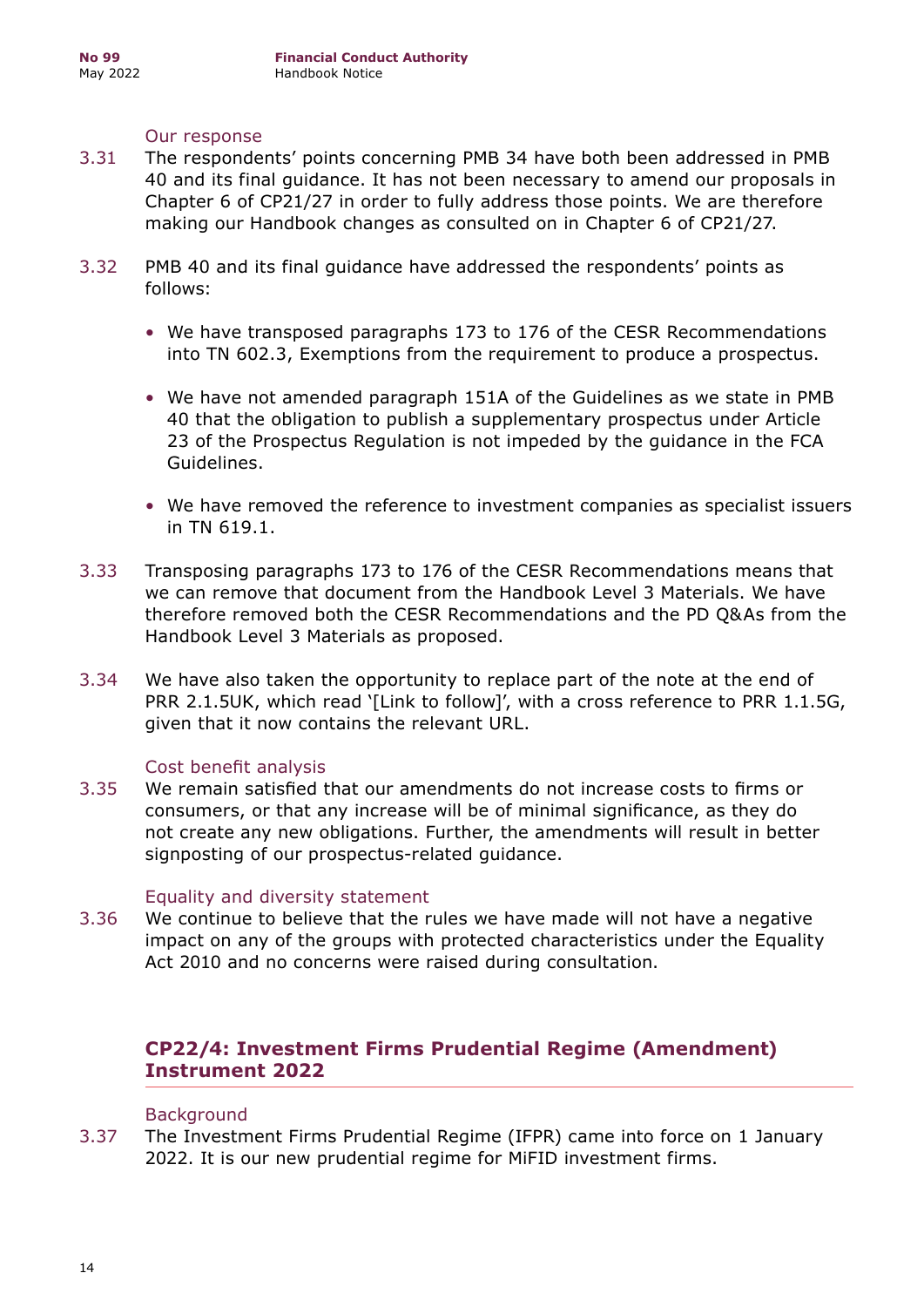- 3.38 FCA investment firms and UK parent entities that were not subject to the UK Capital Requirements Regulation (CRR) immediately before 1 January 2022 were required to notify us, under MIFIDPRU TP 7, if they wanted to treat existing capital instruments as own funds under MIFIDPRU 3. We set a deadline of 1 January 2022 for this TP 7.4R(2)(b) notification within Chapter 14 of PS21/9.
- 3.39 We were concerned that we received significantly fewer notifications than we anticipated despite alerting firms several times of the notification deadline. Further, we received a number of notifications after the deadline. Despite this, we believe that this 'self-certification' approach was a proportionate solution to transition existing FCA investment firms to the new MIFIDPRU standards and had significant practical benefits for firms and for the FCA.
- 3.40 In CP22/4, we consulted on a proposal to extend the deadline for TP 7.4R(2) (b) notifications until 29 June 2022. We also proposed updated guidance to help firms complete the notification.

#### Summary of proposals

- 3.41 We proposed the following changes in connection to MIFIDPRU 7:
	- Extend the deadline for the MIFIDFRU TP 7.4R(2)(b) notifications until 29 June 2022.
	- Extend the scope of MIFIDPRU TP 7 to include former IFPRU investment firms and former consolidating UK CRR parent undertakings, where those entities did not obtain approvals under the UK CRR before 1 January 2022.
	- Allow firms and parent entities to update the terms of non-MIFIDPRU 3-compliant capital instruments issued before 1 January 2022 to make them compliant. Firms and parent entities would be able to then benefit from notification under MIFIDPRU TP 7 (rather than make a MIFIDPRU 3 application), provided that this can be done before the new 29 June 2022 notification deadline.
	- Update related Handbook guidance to provide further clarity on how these provisions operate.
- 3.42 We explained that our proposals would not affect any firm or parent undertaking that had already submitted a valid MIFIDPRU TP 7 notification on or before 1 January 2022. TP 7 notifications would continue to be valid in relation to the instruments specified in the notification. Any late TP 7 notifications we received after the 1 January 2022 deadline would also be valid (if the notification deadline was extended to 29 June 2022).

#### *Extending the TP 7 notification deadline*

3.43 We proposed an extension until 29 June 2022 because 30 June 2022 is a reference date for the MIF001 own funds report that must be submitted by all FCA investment firms. We explained that this will allow us to identify those firms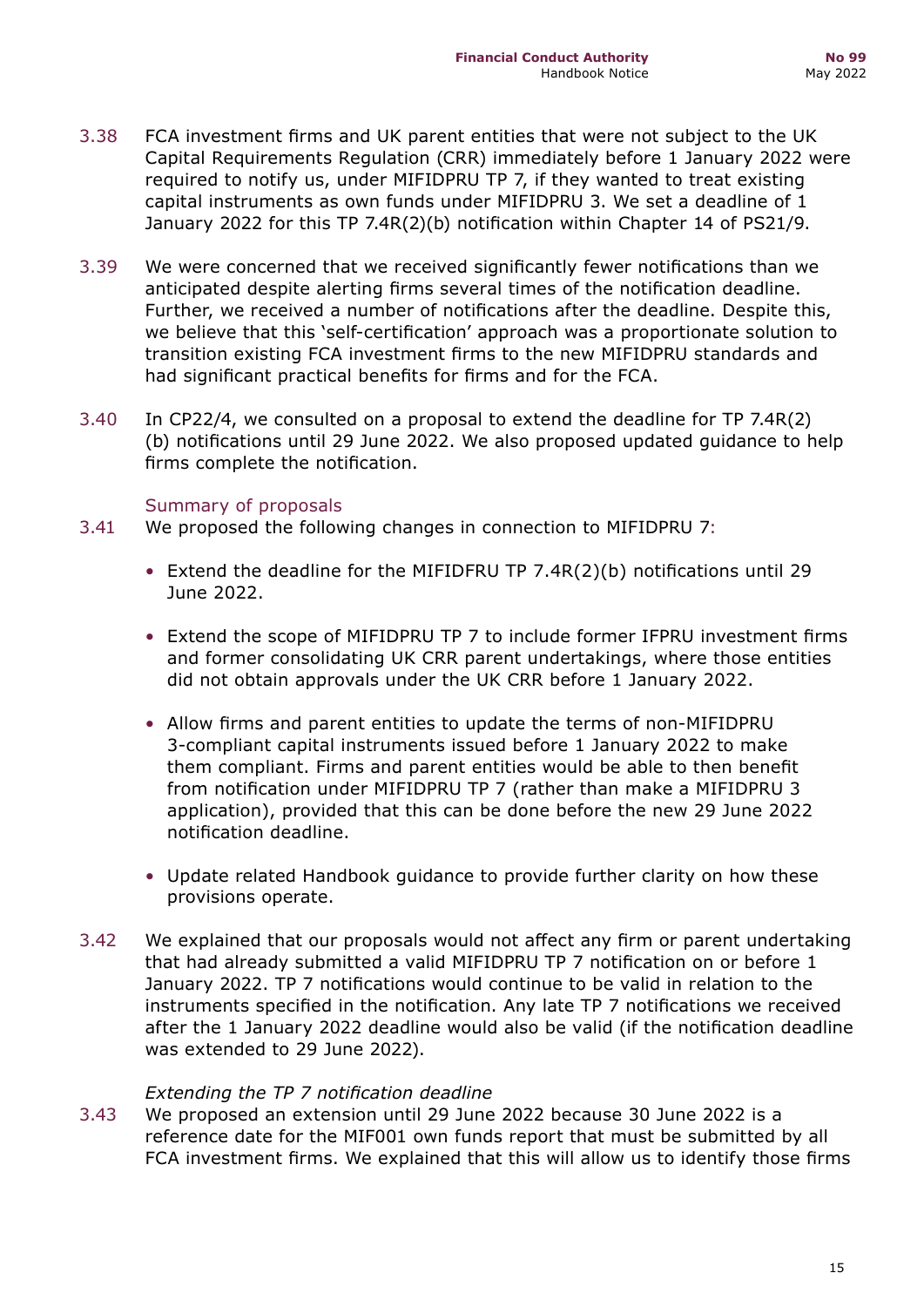that have not made a notification under MIFIDPRU TP 7 and have not obtained any other FCA approvals for their capital instruments.

- 3.44 We stated that a 6-month extension to the notification deadline would be the most efficient use of our supervisory resources and would allow us to signpost the notification further.
- 3.45 FCA investment firms must make the TP 7 notification through Connect. A parent undertaking that is not regulated by the FCA (and does not have access to Connect) will be able to [notify us using this form](https://content.govdelivery.com/attachments/UKFCA/2021/12/21/file_attachments/2028591/mifidpru%20notification%20tp-7-4r2b.docx). Those parent undertakings should return the form to ifprauery@fca.org.uk.

#### *Allowing updates to the terms of instruments issued before 1 January 2022 that are not compliant with the MIFIDPRU 3 requirements to benefit from TP 7*

3.46 In [CP22/4](https://www.fca.org.uk/publication/consultation/cp22-4.pdf), we explained that a FCA investment firm or a parent undertaking could have pre-existing capital instruments that, on 1 January 2022, did not meet the MIFIDPRU 3 conditions. It was possible that the terms of those preexisting instruments could be amended before 29 June 2022 to make them compliant with MIFIDPRU 3. We therefore proposed an update to the rules in MIFIDPRU TP 7 to make it clear that a firm or parent undertaking can make a notification under TP 7 in relation to pre-existing instruments that did not meet the MIFIDPRU 3 conditions on 1 January 2022, but which have been made MIFIDPRU 3 compliant by the time that the notification is submitted. However, a TP 7 notification would not be permitted for new instruments issued on or after 1 January 2022.

## *Extending the scope of MIFIDPRU TP 7 to cover former IFPRU investment firms and former consolidating UK CRR parents that did not obtain UK CRR approvals*

- 3.47 The current rules in MIFIDPRU TP 7 do not apply to an FCA investment firm that was formerly an IFPRU investment firm. In some cases, the former IFPRU investment firms or their consolidating parent undertakings may not have obtained the relevant approvals. Nonetheless, the underlying capital instruments issued by those entities satisfy the substantive conditions to be recognised as own funds under MIFIDPRU 3.
- 3.48 We proposed an extension to the scope of MIFIDPRU TP 7 to clarify that former IFPRU investment firms and former consolidating UK CRR parent undertakings can also make a TP 7 notification in relation to instruments for which they did not previously obtain the relevant approvals.

## Feedback

- 3.49 We received 1 response to our consultation. The response supported our proposals in full. It also notified us of a small drafting error within paragraphs (2) and (2)(a) of MIFIDPRU TP 7.4R (there was an incorrect reference to a table in MIFIDPRU 7.5R instead of MIFIDPRU TP 7.5R).
- 3.50 We received a total of 179 MIFIDPRU TP 7 notifications between 1 January 2022 and the closure of our consultation on 11 April 2022. 35 of those 179 notifications were received during the CP22/4 consultation period (4 March 2022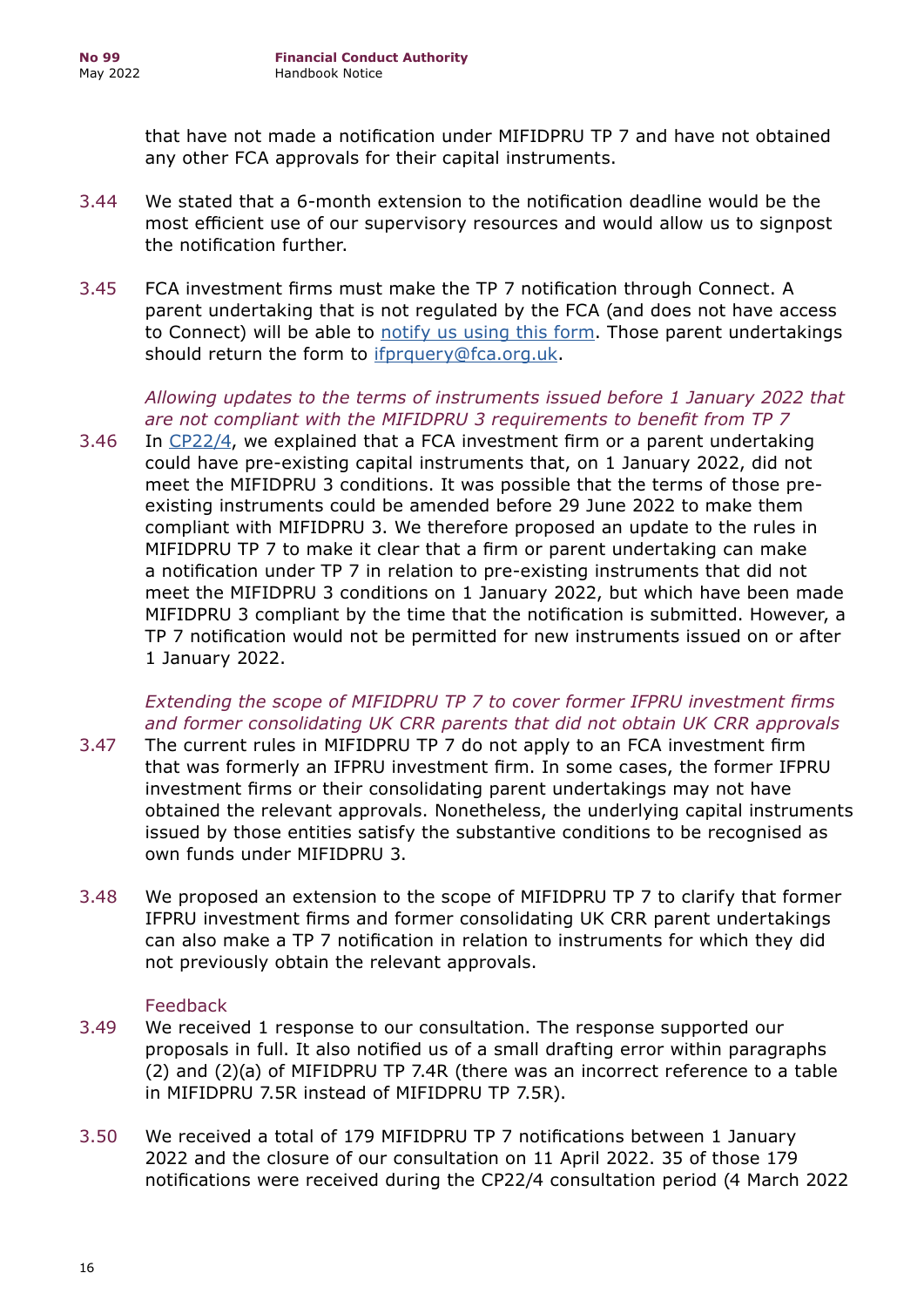to 11 April 2022). We consider that the submission of 179 notifications after the original 1 January 2022 deadline in PS21/9 indicates support for a deadline extension from those firms.

#### Our response

- 3.51 We believe that an extension of the TP 7.4R(2)(b) deadline to 29 June 2022 is the most efficient use of our supervisory resources. It also allows us to signpost the notification further to firms who may have originally missed its significance.
- 3.52 We are therefore adopting our original proposals in CP22/4 in full.
- 3.53 The final amendments to our rules (including updated guidance) are the same as our original consultation text. Those amendments include a correction to the drafting error in MIFIDPRU TP 7.4R which was also highlighted by the respondent.
- 3.54 We received 179 MIFIDPRU TP7 notifications between the 1 January 2022 deadline and the closure of our consultation on 11 April 2022. Those TP 7 notifications will now be accepted, as will any further TP 7 notifications submitted up to 29 June 2022. We remind firms that a TP 7 notification is only valid where the underlying instruments to which it relates meet the applicable eligibility conditions in MIFIDPRU 3.
- 3.55 Our updated guidance will help to explain the circumstances in which firms and parent undertakings can submit a TP 7 notification. Firms should also refer to Appendix 2 of  $CP22/4$  – for example, scenarios of when TP 7 notifications might be required.

#### **Materiality**

3.56 In our opinion, the changes to our existing rules in MIFIDPRU 3.6 and MIFIDPRU TP 7 are not material under section 143I(4) and (5) FSMA. We do not consider that they materially change any risks to consumers, the market or the UK financial system. The proposals have no relevance to the carbon target in section 1 of the Climate Change Act 2008, as they relate to pre-existing issued capital instruments. We also consider that the rationale set out in paragraphs 7.27 to 7.29 of CP22/4 for why these changes are not material continues to apply to the finalised amendments.

#### Cost benefit analysis

3.57 The cost benefit analysis in [CP21/7](https://www.fca.org.uk/publication/consultation/cp21-7.pdf) remains unchanged and is applicable to our final made rules. We originally consulted on the notifications in [CP21/7](https://www.fca.org.uk/publication/consultation/cp21-7.pdf) and we assumed that all relevant firms would have notified us by our original deadline. Extending the permitted deadline for notifications does not, therefore, impose any additional costs on firms.

#### Equality and diversity statement

3.58 We continue to believe that the rules we have made will not have a negative impact on any of the groups with protected characteristics under the Equality Act 2010 and no concerns were raised during consultation.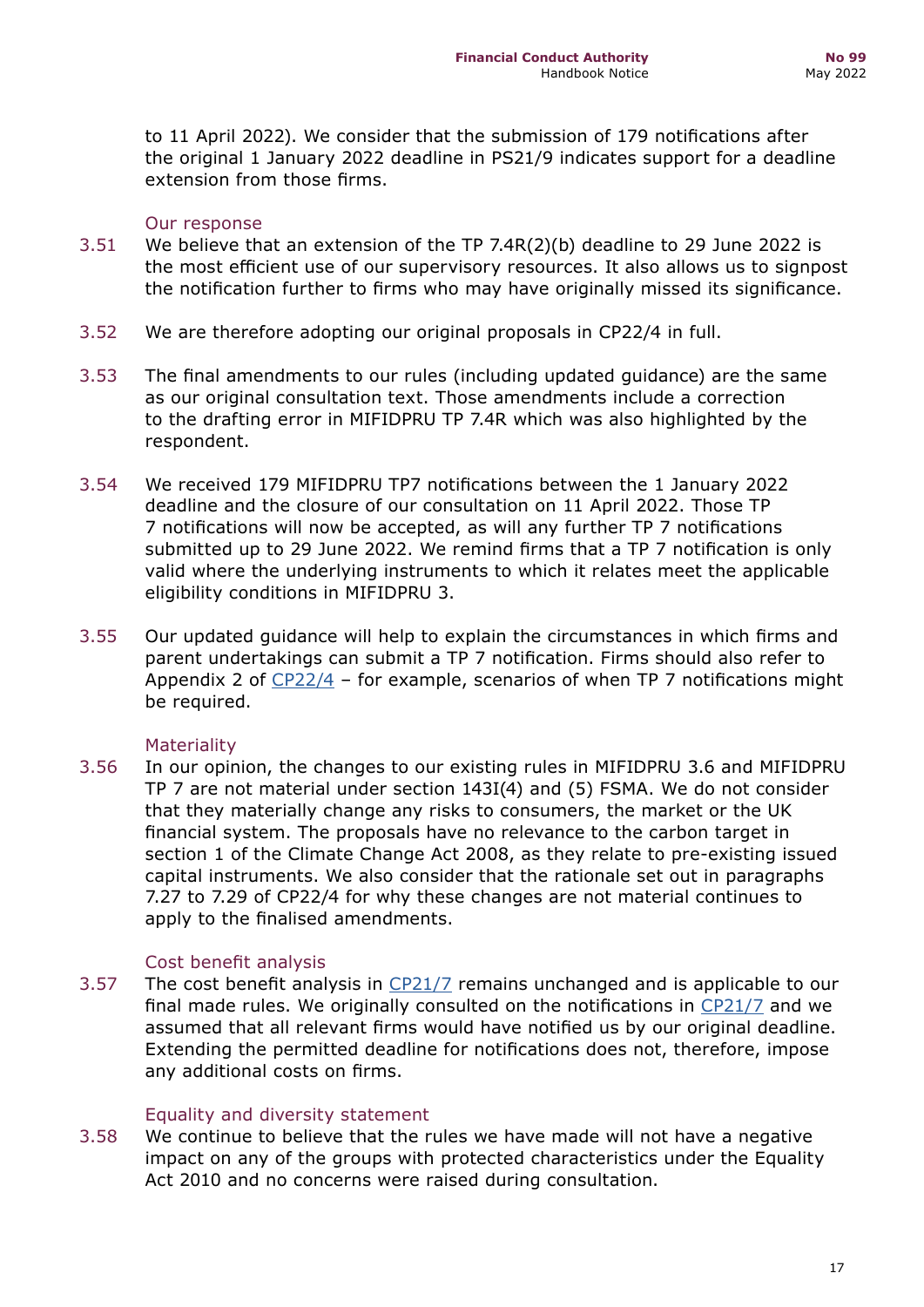## **CP22/4: Training and Competence Sourcebook (Amendment No 10) Instrument 2022**

#### Background

- 3.59 In 2006, we conducted a Retail Distribution Review (RDR) to increase the professional standards of retail investment advisers (RIAs). We did this to improve the quality of advice provided to customers.
- 3.60 As part of this, we introduced continuing professional development (CPD) requirements. We require firms to ensure that RIAs complete at least 35 hours of appropriate CPD per year. The 35 hours must include 21 hours of structured CPD activities (see 2.1.15R and 2.1.16R of the Training and Competence sourcebook (TC)).
- 3.61 In 2020, we also introduced CPD requirements for pension transfer specialists (PTSs), where PTS must complete at least 15 hours of appropriate CPD per year of which at least 9 hours must be structured CPD activities. From 29 July 2022, CPD will also apply to persons involved in regulated funeral plan (FP) activities. They will also be required to complete at least 15 hours of appropriate CPD per year.
- 3.62 In TC, we provide guidance (see TC 2.1.22G and cross-referred to in the PTS and FP requirements) setting out what CPD should involve – for example, it should be relevant to the employee's current role and any anticipated changes to that role and should contribute to the employee's professional skills and knowledge.
- 3.63 However, due to the increasing demand for shorter, more targeted, and incremental learning, our view is that our present guidance – which suggests that only activities of at least 30 minutes should be viewed as structured CPD activities – is no longer fit for purpose and it is increasingly limiting opportunities for broader learning options for advisers undertaking CPD activities.
- 3.64 Given the above and the similar views expressed in our engagement with major training providers in the financial sector, in  $CP22/4$ , we proposed to amend our CPD framework to provide greater flexibility for firms and advisers adapting to new ways of learning.

#### Summary of proposals

3.65 In [CP22/4,](https://www.fca.org.uk/publication/consultation/cp22-4.pdf) we proposed to amend our existing guidance in TC 2.1.20G to remove the minimum 30-minute time requirement for structured CPD activities. We also proposed to introduce guidance reflecting that appropriate CPD activities should be relevant and long enough in duration to meet the aims of CPD set out in TC 2.1.22G, even though there is no minimum time limit. This includes, for example, making sure the learning is measurable, contributes to their knowledge and skill, and can be independently verified.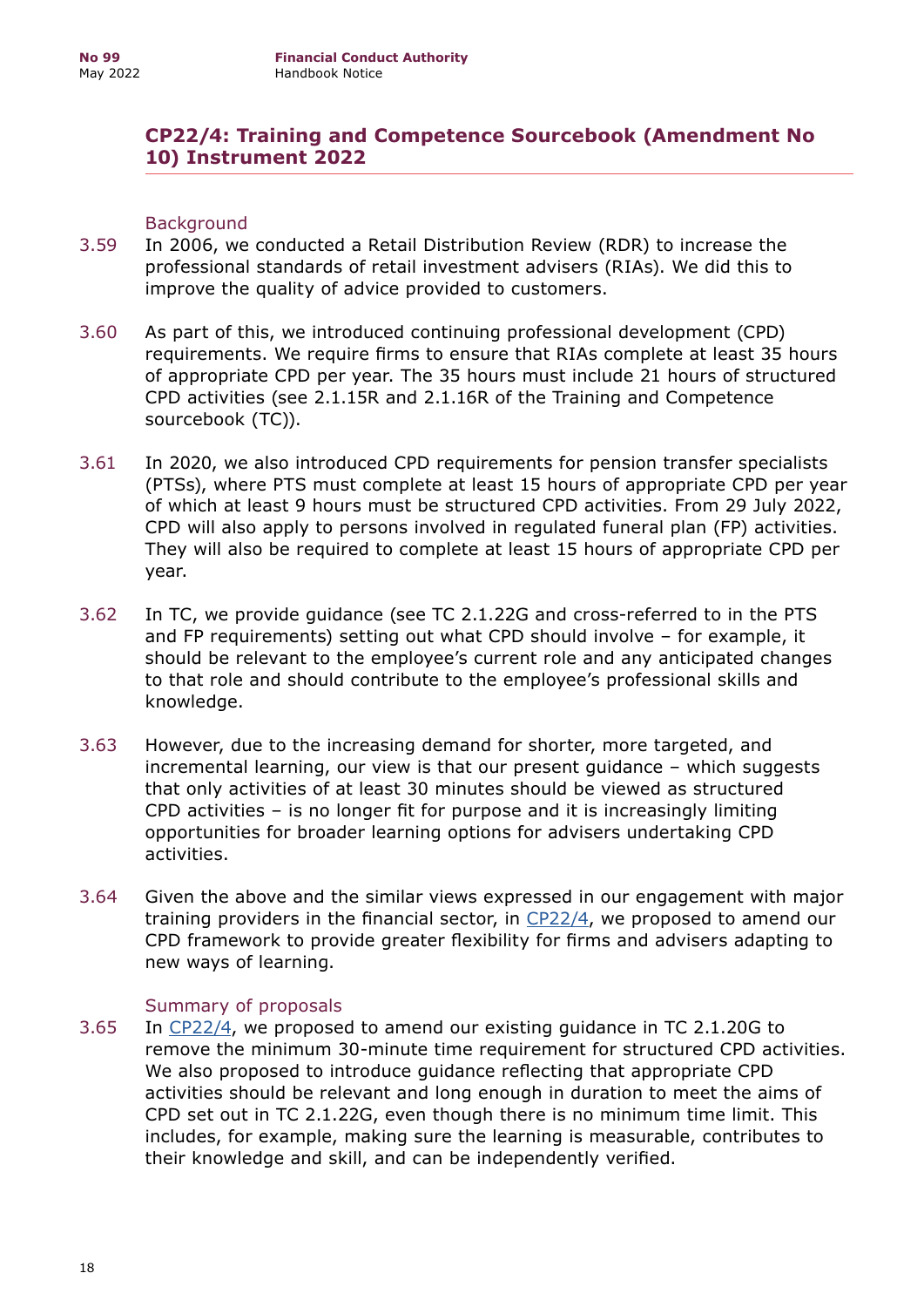3.66 We also proposed a consequential change to reflect these amendments in the CPD provisions for pensions transfer specialists (TC 2.1.23BG).

#### Feedback

3.67 We received 3 responses. All respondents agreed with our proposals.

#### Our response

- 3.68 Given the support we received following our consultation, we are proceeding with our proposals. Further, in line with the changes set out in  $CP22/4$ , we are introducing a consequential change to TC 2.1.23IG to reflect these amendments in the CPD provisions for persons involved in regulated funeral plan activities. This change ensures that we provide flexibility in meeting CPD requirements to all firms and advisers.
- 3.69 While these changes provide firms, RIAs, PTSs and persons involved in regulated FP activities with more flexibility, our CPD requirements and standards must still be met. For RAIs, for example, this includes making sure the learning is measurable, contributes to their knowledge and skill, and can be independently verified.
- 3.70 Firms should note that an activity is unlikely to contribute to an individual's continued development if the activity is so short that it cannot reasonably be viewed as relevant to the aims set out in TC 2.1.22G.

#### Cost benefits analysis

- 3.71 We continue to believe that these changes are unlikely to have cost implications, as firms will not be required to make any changes to their existing CPD arrangements. To the extent that these proposals do result in an increase in costs, we consider that the increase will be of minimal significance.
- 3.72 Further, these changes offer clear benefits, as they introduce additional flexibility in meeting CPD requirements. This in turn could lead to further improvements in the quality of retail investment and pension transfer advice. We expect that these amendments will be net beneficial.

#### Equality and diversity

3.73 We continue to believe that these changes will not materially impact any of the groups with protected characteristics under the Equality Act 2010. No comments were raised during the consultation.

## **CP22/4: Listing Rules (Open-Ended Investment Companies) (Amendment) Instrument 2022 Background**

#### **Background**

3.74 In Handbook Notice 84, we made changes to the Listing Rules (LRs) to create a more proportionate listing regime for open-ended investment companies (OEICs) in standard listing, while ensuring that existing investor protections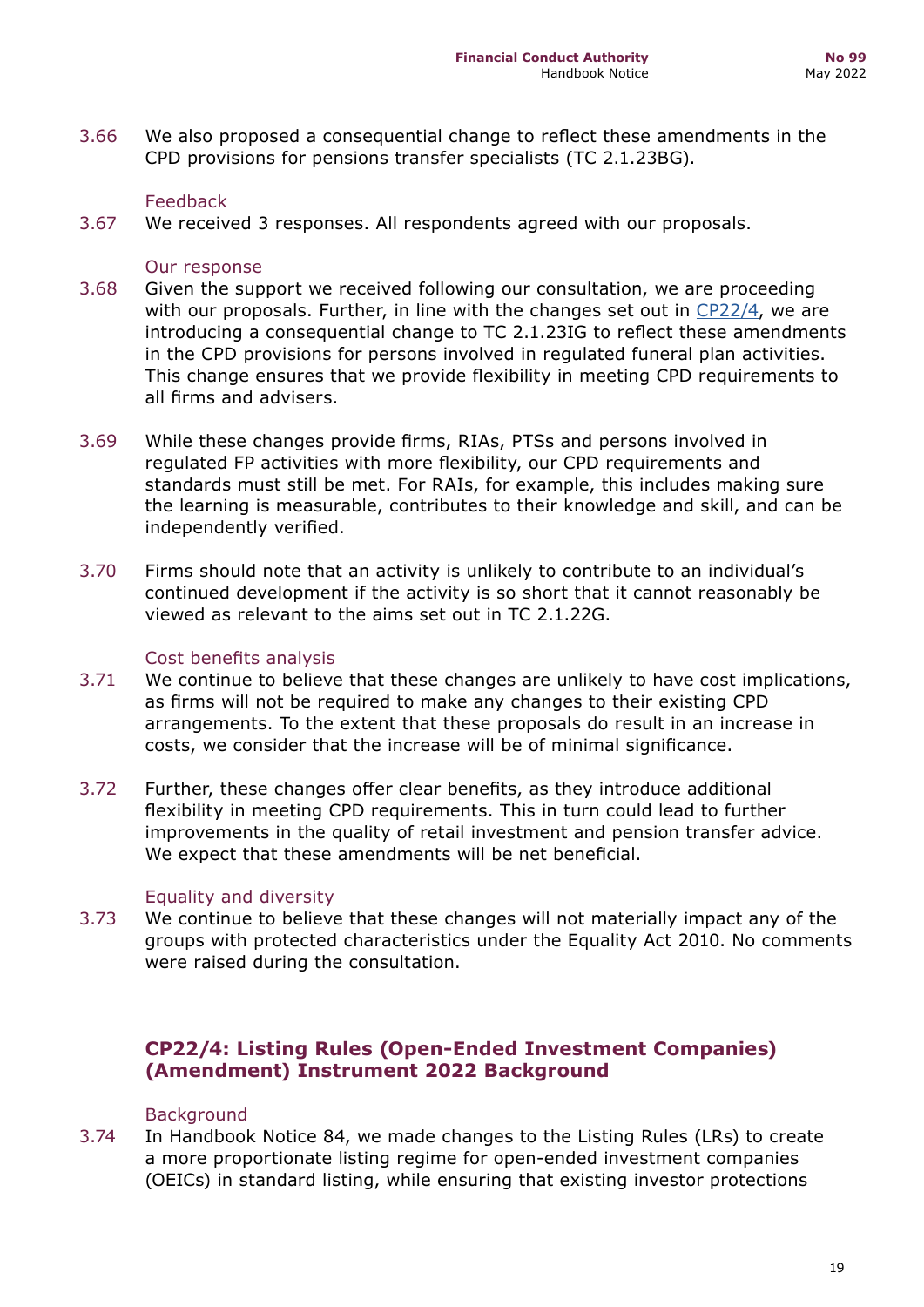were maintained. Previously, equity shares in OEICs were listed under LR 16 in the premium listing segment.

- 3.75 In making these changes, we introduced a new chapter LR 16A setting out requirements for OEICs that are consistent with standard listing, to replace LR 16 in its entirety. We also proposed consequential changes to align our listing requirements for OEICs more closely with standard listing for shares in LR 14 (Standard listing (shares)).
- 3.76 Prior to the changes above, which came into force on 4 January 2022, there was a general exclusion preventing investment entities from having a standard listing of equity shares under LR 14, subject to exceptions for investment entities that already had a premium listing of a class of equity shares.
- 3.77 We have become aware that, because of the changes made to LR 14, the new rules could be interpreted as saying that the restriction on standard listing of equity shares in funds in LR 14.1.1R apply only to closed-ended investment funds, rather than other '"investment entities'" that are not OEICs.
- 3.78 This interpretation goes beyond the policy intention in Handbook Notice 84 (moving OEICs to standard listing) by changing the types of investment entities that would be allowed in Standard Listing. This was never an intended consequence of the changes to LR 14.
- 3.79 In CP 22/04, we therefore proposed changes to add a new limb to LR 14.1.1 to reflect the original policy position for investment entities other than OEICs prior to the amendments introduced by Handbook Notice 84. We proposed amending the rules to provide that LR 14 does not apply to equity shares issued by an investment entity unless:
	- it has a premium listing of a class of its equity shares as a closed-ended investment fund under LR 15; or
	- it is an open-ended investment company to which LR 16A applies.
- 3.80 The question of whether investment entities should be eligible for a standard listing and under the definition of '"investment entity"' was one of the key areas discussed and consulted on during the Investment Entities Listing Review, which ran from 2006 to 2008.
- 3.81 The intent behind the use of "'investment entity'" in LR 14 was to clarify that funds of any type (whether open-ended, closed-ended or otherwise, and whether they are diversified) would not be eligible for standard listing of equity shares unless they already had a class of equity shares listed under LR 15 or (at the time) LR 16, and then applied to list a further class of equity shares.
- 3.82 This dates back to our policy intention as expressed in the consultations from 2006 to 2008 on listed investment entities. The original policy intent arose as a result of strong feedback from stakeholders that standard listing should not be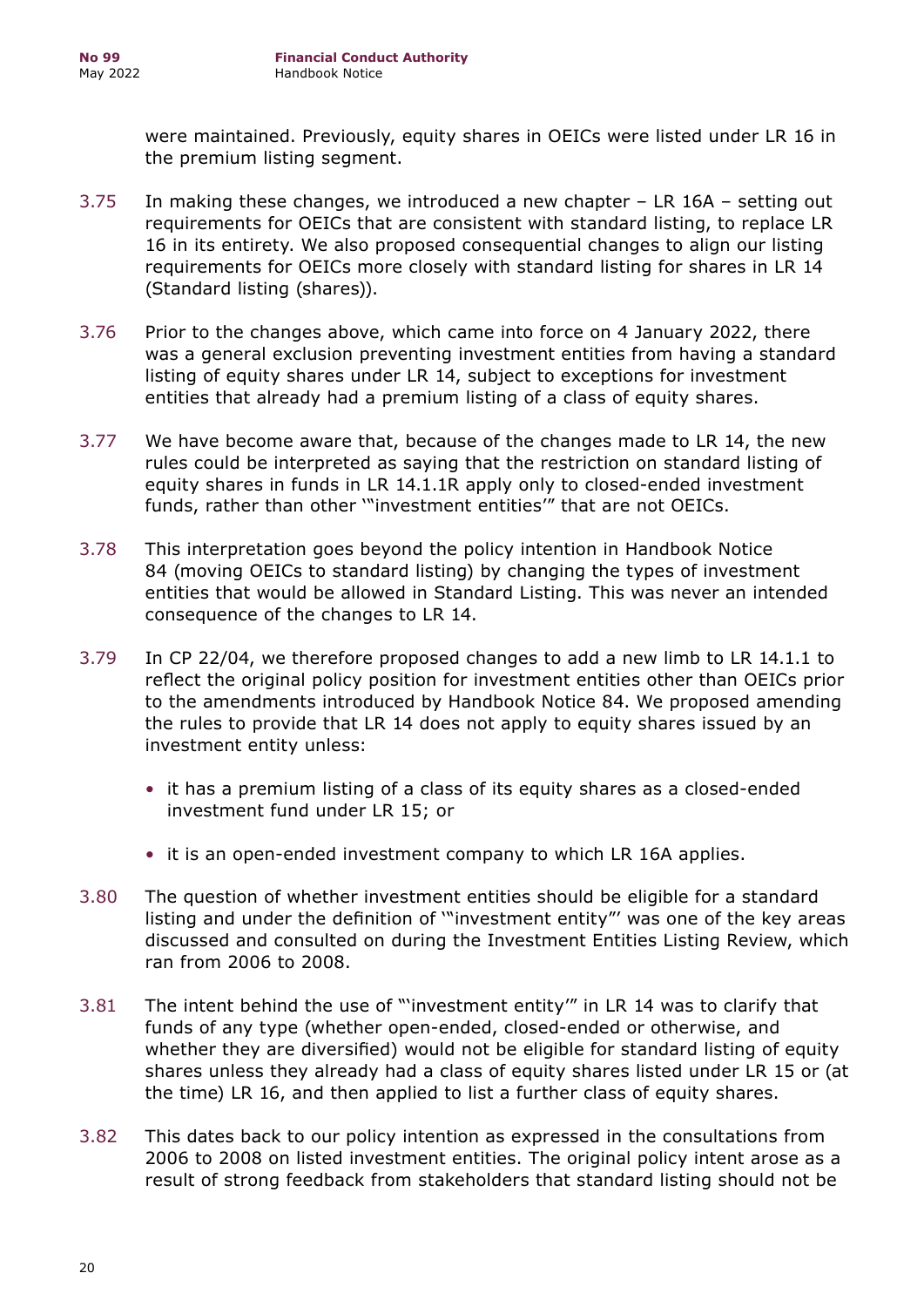available to funds and that the protections afforded to investors in funds by the premium listing regime was regarded as particularly important. It remains our policy that (subject to the exceptions set out above) investment entities should only be able to list equity shares only where the protections of the premium listing regime are available.

#### Feedback and our response

3.83 We received no feedback during the consultation. As such, we are implementing the proposals as consulted on.

#### Cost benefit analysis and compatibility statement

- 3.84 These rule changes are made using our powers in the Financial Services and Markets Act 2000 ('FSMA'). The cost benefit analysis and compatibility statement set out in CP22/4 indicated that we considered that there will be no increase in costs, or the increases will be of minimal significance, such that we did not provide a CBA (s138L of FSMA). This was because there had been no applications for standard listing by investment entities other than OEICs since 4 January 2022, when the rule changes took effect. As such, these changes simply prevent any prospective applications in future that may have sought to interpret the new wording to mean that standard listing under LR 14 is now available to investment entities other than OEICs.
- 3.85 Similarly, as stated when we consulted, we consider the final rules (being unchanged from consultation) are consistent with our strategic objectives, and advances one or more of our operational objectives (in this case, consumer protection and market integrity), as required by s138I (2) of FSMA. We have also had regard to the regulatory principles in s3B of FSMA and consider the changes to be consistent with the principles in the Legislative and Regulatory Reform Act 2006 and the Regulators' Compliance Code.

#### Equality and diversity issues

3.86 We do not believe that our final rule changes will adversely impact any of the groups with protected characteristics under the Equality Act 2010 (ie, age, disability, gender reassignment, marriage and civil partnership, pregnancy and maternity, race, religion or belief, sex, or sexual orientation), as set out in the consultation paper. We received no comments on our original assessment in response to CP22/04.

## **CP22/4: Conduct of Business Sourcebook (MiFID Org Regulation Amendment) Instrument 2022**

#### Background

3.87 Last year, the Treasury made several changes to conduct of business rules in the UK Markets in Financial Instruments Directive (MiFID) delegated regulation (under the EU Withdrawal Act the delegated regulation was onshored in a statutory instrument). The changes aimed at reducing regulatory burdens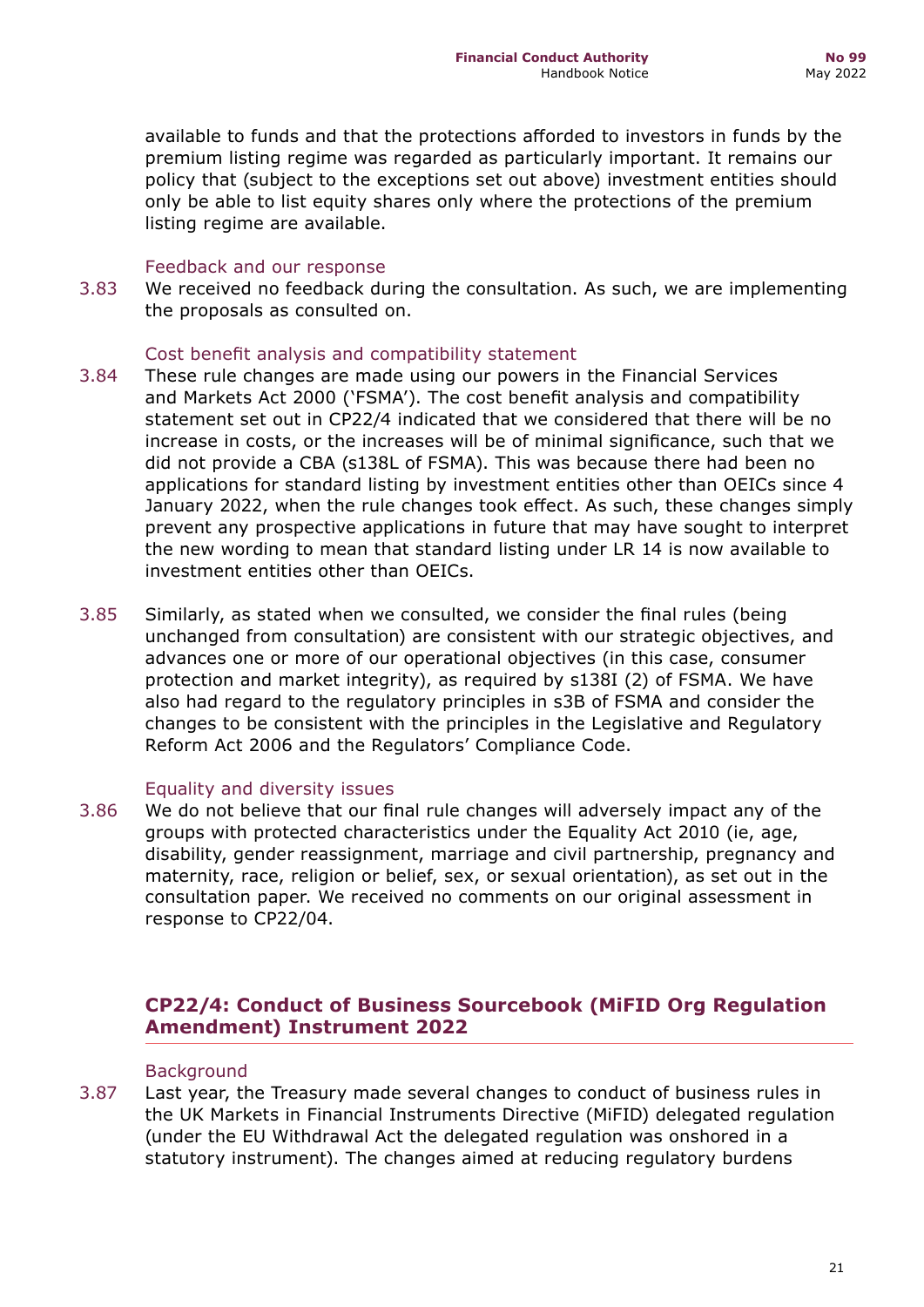without compromising standards of investor protection and were similar to changes introduced by the EU.

- 3.88 When implementing MiFID in 2018, we copied out the conduct rules in the MiFID delegated regulation into the Conduct of Business sourcebook (COBS) and included associated definitions in the Glossary. We did this for 2 reasons:
	- First, to help investment firms see all their conduct rules in a single place.
	- Second, as required by MiFID, to apply similar conduct rules to those in MiFID to certain firms ('Article 3 firms') – mainly financial advisers – that conduct investment business but that were exempted from authorisation under MiFID as investment firm.
- 3.89 The changes the Treasury made to the UK MiFID delegated regulation therefore meant that our Handbook did not correctly set out the rules applying to investment firms and applied more onerous rules to Article 3 firms than to investment firms.

#### Summary of proposals

- 3.90 In [CP22/4,](https://www.fca.org.uk/publication/consultation/cp22-4.pdf) we proposed to amend COBS and the Glossary to bring them into line with the changes the Treasury made to the onshored MiFID delegated regulation. Those changes included:
	- making electronic communications the default mode of communication with professional clients
	- disapplying the detail of costs and charges disclosure requirements when dealing with professional clients
	- enabling delayed costs and charges disclosures to be made in certain circumstances
	- turning off certain reporting requirements for dealings with professional clients, including the requirement to inform a client when the value of their portfolio falls by 10% within a quarter

#### Feedback and response

3.91 We received one response to the consultation, which supported the proposals. As such, we have now made our proposals as consulted on in [CP22/4](https://www.fca.org.uk/publication/consultation/cp22-4.pdf).

#### Cost benefit analysis

3.92 These changes advance our operational objective of consumer protection by removing the potential for confusion about firms' regulatory requirements in certain areas and removing the burden of certain disclosure requirements that are not valued by professional clients.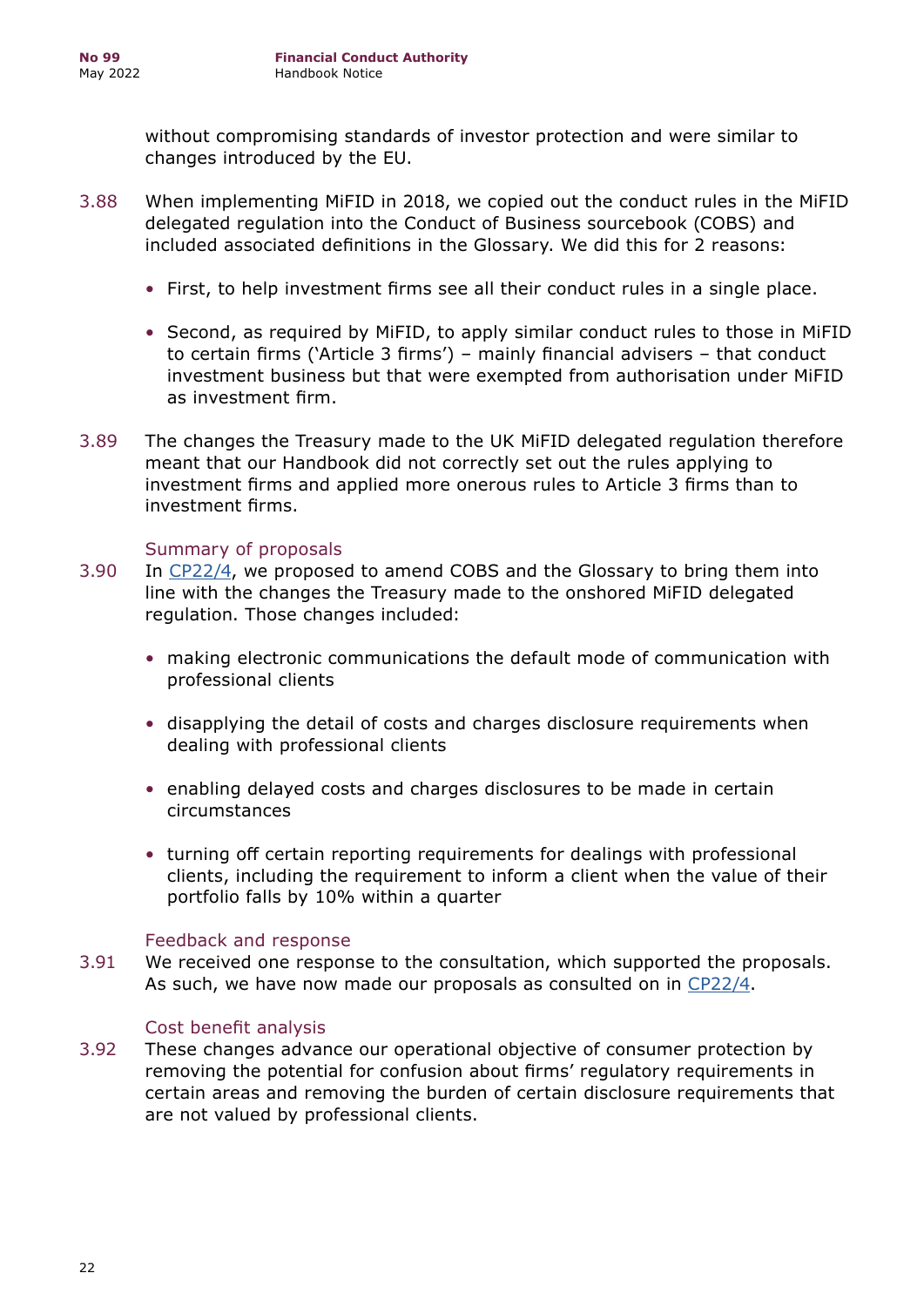#### Equality and diversity statement

3.93 We continue to believe that the rules we have made will not have a negative impact on any of the groups with protected characteristics under the Equality Act 2010 and no concerns were raised during consultation.

## **CP22/4: Conduct of Business Sourcebook (Amendment) Instrument 2022**

#### **Background**

- 3.94 In November 2021, we published our policy statement (PS) on changes to the UK Markets in Financial Instruments Directive's (MiFID's) conduct and organisational requirements [\(PS21/20](https://www.fca.org.uk/publication/policy/ps21-20.pdf)). The PS set out our final policy position and Handbook rules making changes to the existing inducement rules on research. The changes to the research rules came into force on 1 March 2022.
- 3.95 The policy objective we were seeking from these changes to research was to increase the research coverage of small and medium-sized enterprises (SMEs) issuers and to create a regime that is proportionate to the risks of inducements that arise. The policy intent was to make changes that ensured consistency across all the rules on research and inducements for investment firms and collective portfolio managers (CPMs). However, we did not make all the necessary rule changes to achieve this outcome – in particular, the changes we made to the list of minor non-monetary benefits in Conduct of Business sourcebook (COBS) 2.3A were not mirrored in changes to the list of minor nonmonetary benefits in COBS 18 Annex 1.

#### Summary of proposals

- 3.96 Our proposals amended COBS 18 Annex 1 to mirror changes already made in COBS 2.3A, bringing the rules applicable to CPMs in line with those for investment managers by:
	- creating an exemption from the inducement rules for research on SMEs below a market capitalisation of £200m
	- creating an exemption from the inducement rules for third-party research that is received by a firm providing investment services or ancillary services to clients, when it relates to fixed income currencies and commodities (FICC) instruments.
	- creating an exemption for research provided by research providers that do not offer execution services and that are not part of a financial services group that includes a firm offering execution or brokerage services
	- creating an exemption on written material that is made openly available from a third party to any firms wishing to receive it or to the general public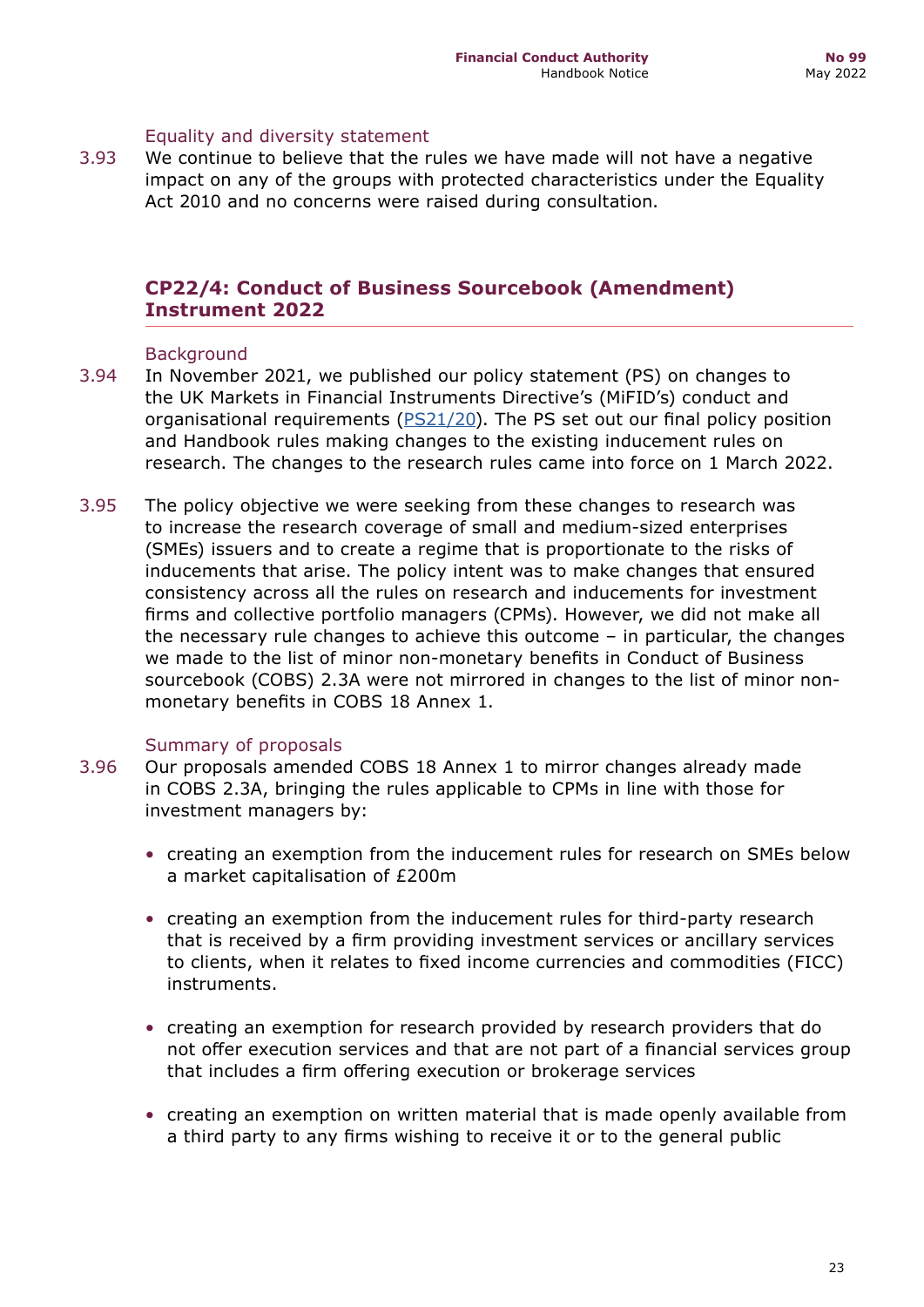#### Feedback and response

3.97 We did not receive any responses to the consultation on the changes proposed in the QCP chapter. As such, we have now implemented the changes we consulted on.

#### Cost benefit analysis

3.98 These changes complete the extension of the changes to the research rules for CPMs that were introduced in PS20/21. The overall impact of our proposals, while likely to be low for the last 2 bullets above and higher for the remaining two, is dependent on the extent to which CPM firms (whether conducting Individual discretionary Portfolio Management activity or not) choose to use the options provided by in our new rules. Their optionality means that such costs do not have to be incurred by firms should they not wish to make use of the exemptions that are extended for CPMs.

#### Equality and diversity statement

3.99 We continue to believe that the rules we have made will not have a negative impact on any of the groups with protected characteristics under the Equality Act 2010 and no concerns were raised during consultation.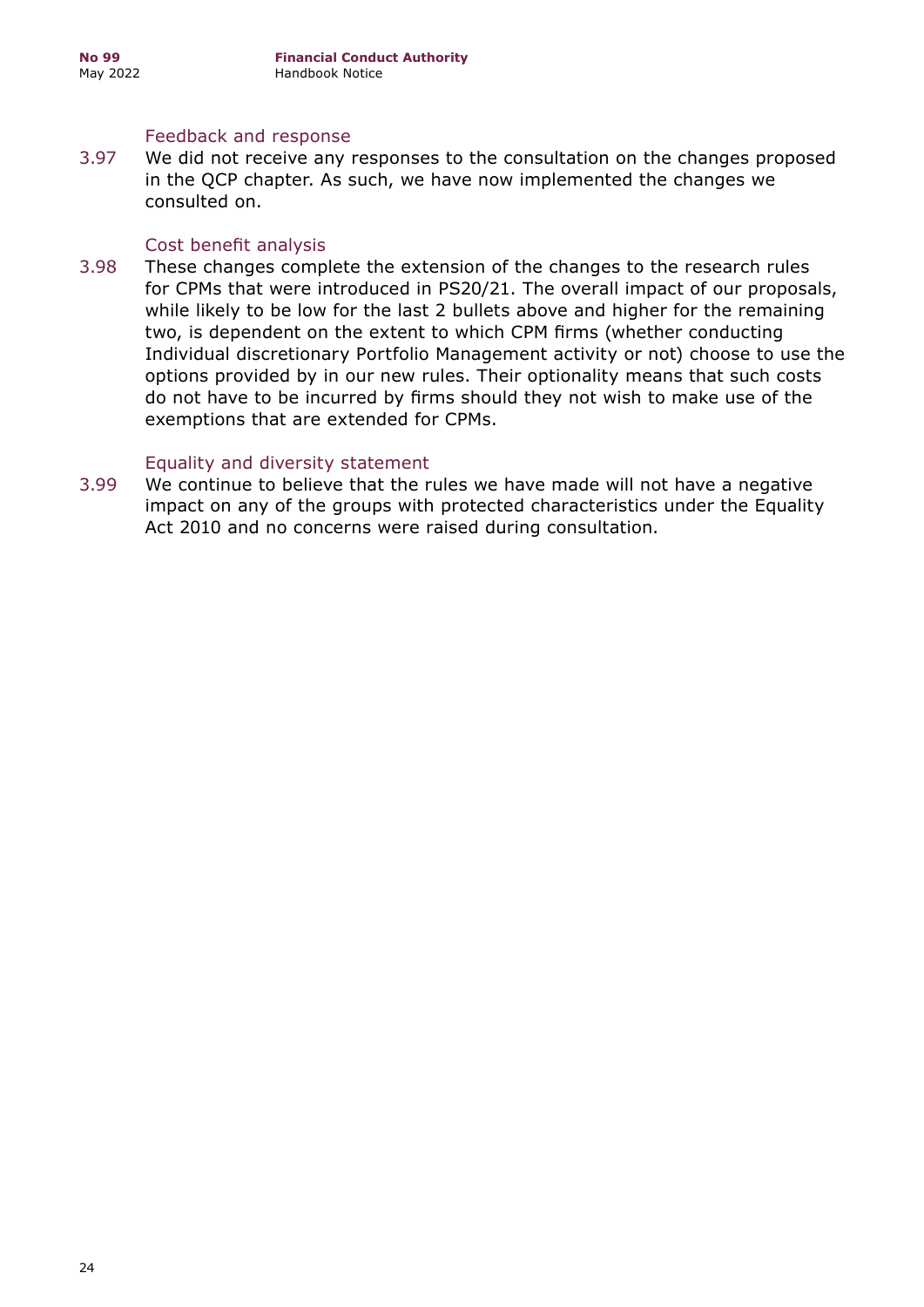## <span id="page-24-0"></span>**4 Additional information**

## **Making corrections**

4.1 The FCA reserves the right to make correctional or clarificatory amendments to the instruments made at the Board meeting without further consultation should this prove necessary or desirable.

## **Publication of Handbook material**

- 4.2 This Notice is published on the FCA website and is available in hardcopy.
- 4.3 The formal legal instruments (which contain details of the changes) can be found on the FCA's website listed by date, reference number or module at [www.](https://www.handbook.fca.org.uk/instrument) [handbook.fca.org.uk/instrument.](https://www.handbook.fca.org.uk/instrument) The definitive version of the Handbook at any time is the version contained in the legal instruments.
- 4.4 The changes to the Handbook are incorporated in the consolidated Handbook text on the website as soon as practicable after the legal instruments are published.
- 4.5 The consolidated text of the Handbook can be found on the FCA's website at www.handbook.fca.org.uk/. A print version of the Handbook is available from The Stationery Office's shop at [www.tsoshop.co.uk/Financial-Conduct-Authority-](https://www.tsoshop.co.uk/Financial-Conduct-Authority-FCA/)[FCA/.](https://www.tsoshop.co.uk/Financial-Conduct-Authority-FCA/)
- 4.6 Copies of the FCA's consultation papers referred to in this Notice are available on the FCA's website.

## **Obligation to publish feedback**

4.7 This Notice, and the feedback to which paragraph 1.3 refers, fulfil for the relevant text made by the Board the obligations in sections 138I(4) and (5) and similar sections of the Financial Services and Markets Act 2000 ('the Act'). These obligations are: to publish an account of representations received in response to consultation and the FCA's response to them; and to publish (where applicable) details of any significant differences between the provisions consulted on and the provisions made by the Board, with a cost benefit analysis and a statement under section 138K(4) of the Act if a proposed altered rule applies to authorised persons which include mutual societies.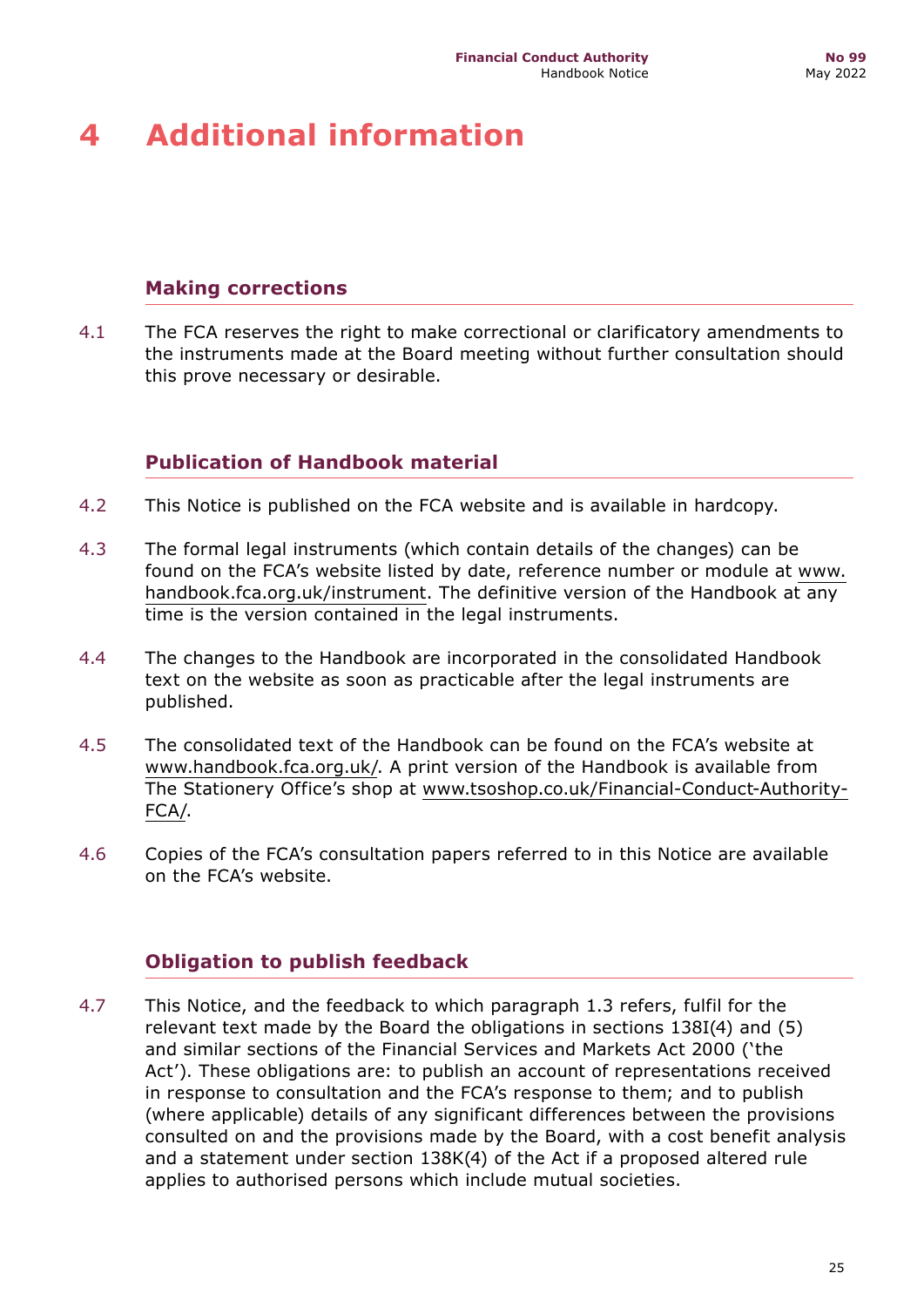## **Comments**

4.8 We always welcome feedback on the way we present information in the Handbook Notice. If you have any suggestions, they should be sent to handbookproduction@fca.org.uk (or see contact details at the front of this Notice).